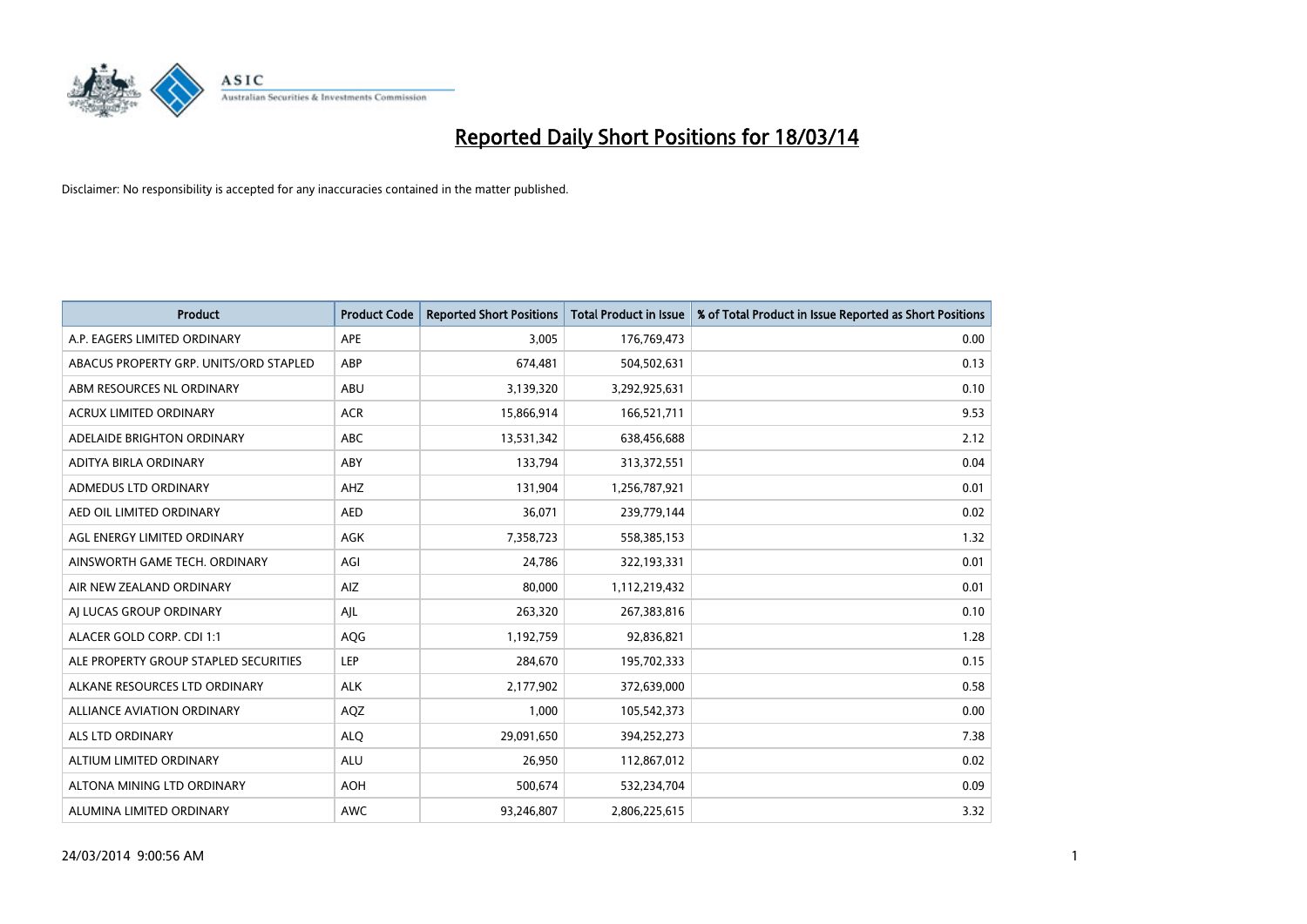

| <b>Product</b>                            | <b>Product Code</b> | <b>Reported Short Positions</b> | <b>Total Product in Issue</b> | % of Total Product in Issue Reported as Short Positions |
|-------------------------------------------|---------------------|---------------------------------|-------------------------------|---------------------------------------------------------|
| AMCOM TELECOMM, ORDINARY                  | <b>AMM</b>          | 753,578                         | 244,557,101                   | 0.31                                                    |
| AMCOR LIMITED ORDINARY                    | <b>AMC</b>          | 4,736,397                       | 1,206,684,923                 | 0.39                                                    |
| AMP LIMITED ORDINARY                      | AMP                 | 39,121,460                      | 2,957,737,964                 | 1.32                                                    |
| ANSELL LIMITED ORDINARY                   | <b>ANN</b>          | 4,085,393                       | 152,762,142                   | 2.67                                                    |
| ANTARES ENERGY LTD ORDINARY               | <b>AZZ</b>          | 764,356                         | 255,000,000                   | 0.30                                                    |
| ANZ BANKING GRP LTD ORDINARY              | ANZ                 | 6,229,084                       | 2,744,118,670                 | 0.23                                                    |
| APA GROUP STAPLED SECURITIES              | <b>APA</b>          | 24,324,789                      | 835,750,807                   | 2.91                                                    |
| APN NEWS & MEDIA ORDINARY                 | <b>APN</b>          | 13,401,886                      | 949,935,256                   | 1.41                                                    |
| AQUARIUS PLATINUM. ORDINARY               | <b>AOP</b>          | 2,908,540                       | 487,782,536                   | 0.60                                                    |
| AQUILA RESOURCES ORDINARY                 | <b>AQA</b>          | 12,971,550                      | 411,804,442                   | 3.15                                                    |
| ARAFURA RESOURCE LTD ORDINARY             | <b>ARU</b>          | 38,002                          | 441,270,644                   | 0.01                                                    |
| ARB CORPORATION ORDINARY                  | <b>ARP</b>          | 1,189,515                       | 72,493,302                    | 1.64                                                    |
| ARDENT LEISURE GROUP STAPLED SECURITIES   | AAD                 | 2,872,978                       | 405,055,708                   | 0.71                                                    |
| ARENA REIT. ORDINARY UNITS                | <b>ARF</b>          | 28,196                          | 211,495,653                   | 0.01                                                    |
| ARISTOCRAT LEISURE ORDINARY               | <b>ALL</b>          | 8,339,425                       | 551,418,047                   | 1.51                                                    |
| ARRIUM LTD ORDINARY                       | ARI                 | 26,650,484                      | 1,361,469,008                 | 1.96                                                    |
| ASCIANO LIMITED ORDINARY                  | <b>AIO</b>          | 9,845,705                       | 975,385,664                   | 1.01                                                    |
| ASG GROUP LIMITED ORDINARY                | <b>ASZ</b>          | 553,838                         | 206,720,839                   | 0.27                                                    |
| ASPEN GROUP ORD/UNITS STAPLED             | <b>APZ</b>          | 68,495                          | 119,946,366                   | 0.06                                                    |
| ASTRO JAP PROP GROUP STAPLED US PROHIBIT. | AJA                 | 22,410                          | 67,211,752                    | 0.03                                                    |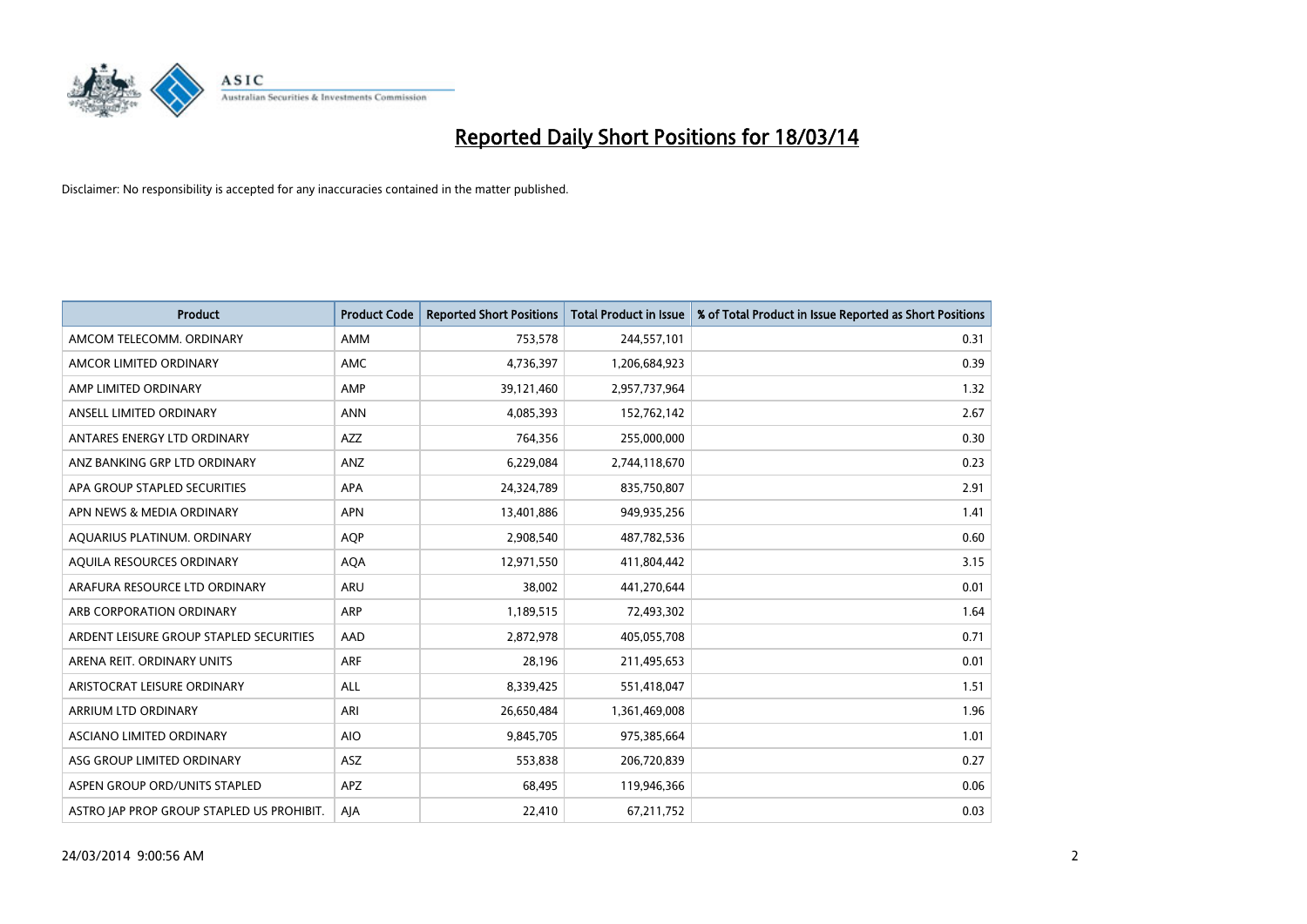

| <b>Product</b>                       | <b>Product Code</b> | <b>Reported Short Positions</b> | <b>Total Product in Issue</b> | % of Total Product in Issue Reported as Short Positions |
|--------------------------------------|---------------------|---------------------------------|-------------------------------|---------------------------------------------------------|
| ASX LIMITED ORDINARY                 | <b>ASX</b>          | 3,810,381                       | 193,595,162                   | 1.97                                                    |
| ATLAS IRON LIMITED ORDINARY          | AGO                 | 101,561,043                     | 915,496,158                   | 11.09                                                   |
| <b>AURIZON HOLDINGS LTD ORDINARY</b> | <b>AZI</b>          | 35,961,023                      | 2,137,284,503                 | 1.68                                                    |
| <b>AURORA OIL &amp; GAS ORDINARY</b> | <b>AUT</b>          | 6,264,568                       | 448,785,778                   | 1.40                                                    |
| AUSDRILL LIMITED ORDINARY            | ASL                 | 33,966,563                      | 312,277,224                   | 10.88                                                   |
| AUSENCO LIMITED ORDINARY             | <b>AAX</b>          | 2,075,197                       | 168,449,799                   | 1.23                                                    |
| AUSTAL LIMITED ORDINARY              | ASB                 | 364,418                         | 346,379,377                   | 0.11                                                    |
| <b>AUSTBROKERS HOLDINGS ORDINARY</b> | <b>AUB</b>          | 90                              | 59,642,171                    | 0.00                                                    |
| AUSTIN ENGINEERING ORDINARY          | <b>ANG</b>          | 783,145                         | 84,274,004                    | 0.93                                                    |
| AUSTRALAND PROPERTY STAPLED SECURITY | <b>ALZ</b>          | 3,092,178                       | 578,984,528                   | 0.53                                                    |
| AUSTRALIAN AGRICULT. ORDINARY        | AAC                 | 4,061,589                       | 532,294,404                   | 0.76                                                    |
| AUSTRALIAN INFR LTD ORDINARY         | <b>AIX</b>          | 20,098                          | 620,733,944                   | 0.00                                                    |
| AUSTRALIAN PHARM. ORDINARY           | API                 | 10,940,086                      | 488,115,883                   | 2.24                                                    |
| AUTOMOTIVE HOLDINGS ORDINARY         | AHE                 | 783,695                         | 260,579,682                   | 0.30                                                    |
| AVANCO RESOURCES LTD ORDINARY        | <b>AVB</b>          | 285,000                         | 1,355,009,187                 | 0.02                                                    |
| AVEO GROUP STAPLED SECURITIES        | <b>AOG</b>          | 9,792,754                       | 500,111,460                   | 1.96                                                    |
| AWE LIMITED ORDINARY                 | AWE                 | 406,976                         | 522,696,385                   | 0.08                                                    |
| AZONTO PET LTD ORDINARY              | <b>APY</b>          |                                 | 1,158,625,100                 | 0.00                                                    |
| <b>BANDANNA ENERGY ORDINARY</b>      | <b>BND</b>          | 25,691,202                      | 528,481,199                   | 4.86                                                    |
| BANK OF QUEENSLAND. ORDINARY         | <b>BOQ</b>          | 4,638,405                       | 322,566,581                   | 1.44                                                    |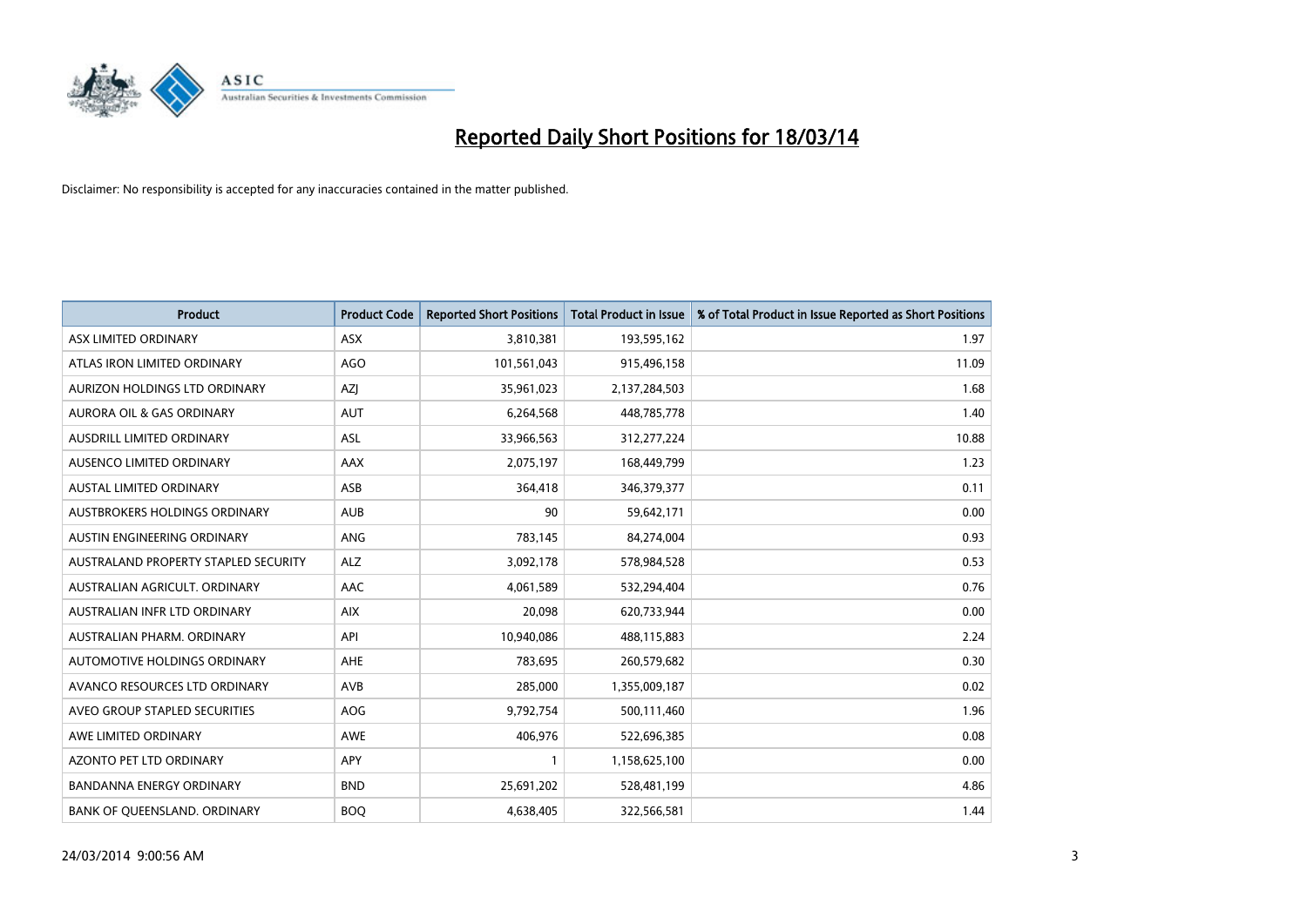

| <b>Product</b>                                | <b>Product Code</b> | <b>Reported Short Positions</b> | <b>Total Product in Issue</b> | % of Total Product in Issue Reported as Short Positions |
|-----------------------------------------------|---------------------|---------------------------------|-------------------------------|---------------------------------------------------------|
| <b>BANNERMAN RESOURCES ORDINARY</b>           | <b>BMN</b>          | 300,000                         | 322,885,298                   | 0.09                                                    |
| <b>BASE RES LIMITED ORDINARY</b>              | <b>BSE</b>          | 6,427,865                       | 561,840,029                   | 1.14                                                    |
| <b>BATHURST RES LTD. ORDINARY</b>             | <b>BRL</b>          | 13,672,984                      | 821,457,725                   | 1.66                                                    |
| BC IRON LIMITED ORDINARY                      | <b>BCI</b>          | 200,159                         | 124,028,630                   | 0.16                                                    |
| BEACH ENERGY LIMITED ORDINARY                 | <b>BPT</b>          | 36,463,805                      | 1,283,241,004                 | 2.84                                                    |
| BEADELL RESOURCE LTD ORDINARY                 | <b>BDR</b>          | 39,457,449                      | 790,777,280                   | 4.99                                                    |
| BENDIGO AND ADELAIDE ORDINARY                 | <b>BEN</b>          | 10,997,866                      | 410,297,092                   | 2.68                                                    |
| <b>BENITEC BIOPHARMA ORDINARY</b>             | <b>BLT</b>          | 2,891                           | 100,115,987                   | 0.00                                                    |
| BENTHAM IMF LTD ORDINARY                      | <b>IMF</b>          | 3,792,752                       | 164,380,143                   | 2.31                                                    |
| BERKELEY RESOURCES ORDINARY                   | <b>BKY</b>          | 31,002                          | 180,361,323                   | 0.02                                                    |
| BETASHARES ASX RES ETF UNITS                  | <b>ORE</b>          | 517,432                         | 3,022,150                     | 17.12                                                   |
| BETASHARES US DOLLAR ETF UNITS                | <b>USD</b>          | 24,566                          | 12,286,304                    | 0.20                                                    |
| BHP BILLITON LIMITED ORDINARY                 | <b>BHP</b>          | 9,247,584                       | 3,211,691,105                 | 0.29                                                    |
| <b>BILLABONG ORDINARY</b>                     | <b>BBG</b>          | 15,831,707                      | 878,020,691                   | 1.80                                                    |
| <b>BIONOMICS LIMITED ORDINARY</b>             | <b>BNO</b>          | 4,158                           | 417,311,567                   | 0.00                                                    |
| BLACKMORES LIMITED ORDINARY                   | <b>BKL</b>          | 5,629                           | 17,046,032                    | 0.03                                                    |
| <b>BLACKTHORN RESOURCES ORD US PROHIBITED</b> | <b>BTR</b>          | 294,883                         | 164,285,950                   | 0.18                                                    |
| BLUESCOPE STEEL LTD ORDINARY                  | <b>BSL</b>          | 7,220,497                       | 558,733,728                   | 1.29                                                    |
| <b>BOART LONGYEAR ORDINARY</b>                | <b>BLY</b>          | 46,419,263                      | 461,163,412                   | 10.07                                                   |
| <b>BOOM LOGISTICS ORDINARY</b>                | <b>BOL</b>          | 78.625                          | 474.868.764                   | 0.02                                                    |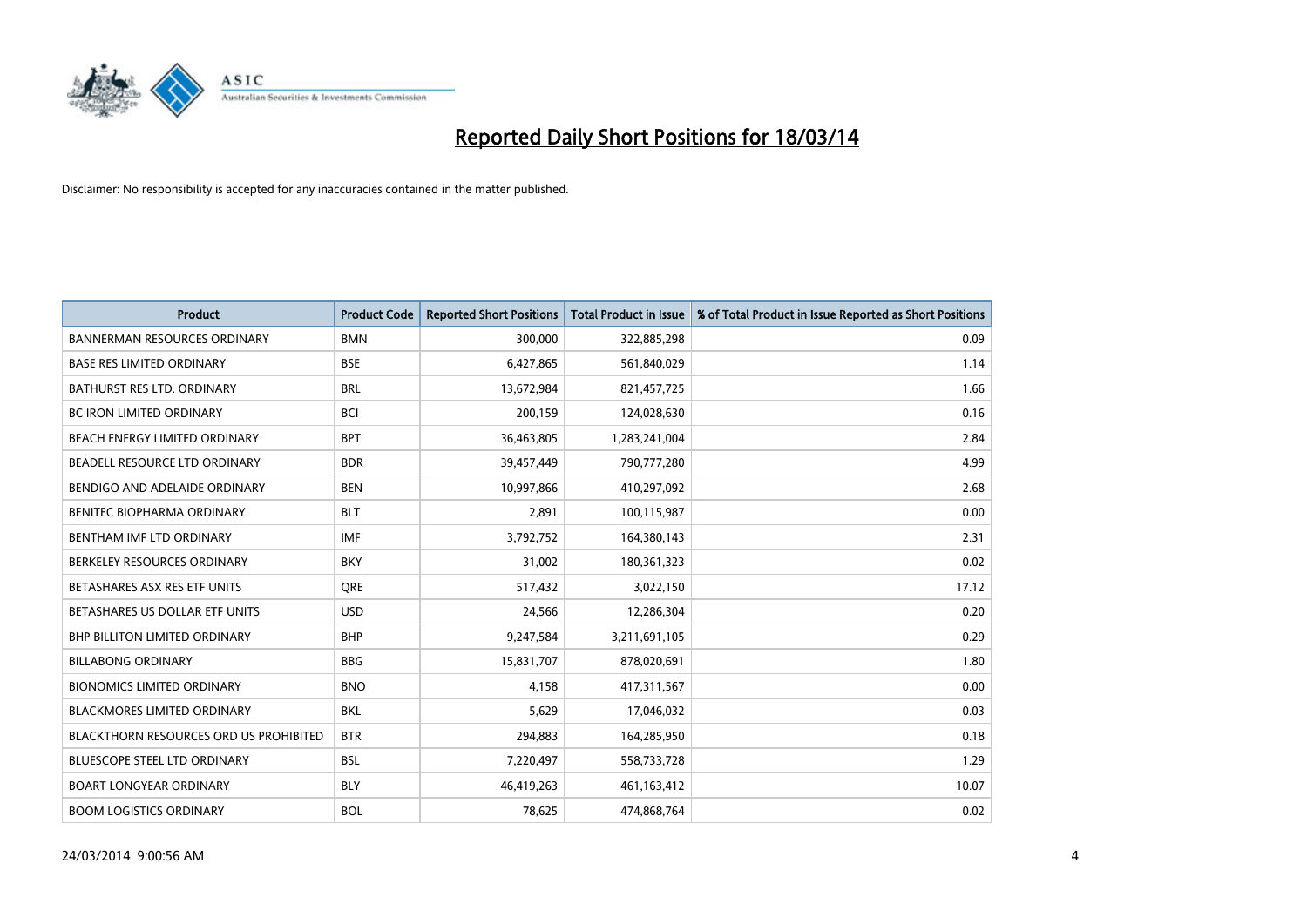

| <b>Product</b>                           | <b>Product Code</b> | <b>Reported Short Positions</b> | <b>Total Product in Issue</b> | % of Total Product in Issue Reported as Short Positions |
|------------------------------------------|---------------------|---------------------------------|-------------------------------|---------------------------------------------------------|
| <b>BORAL LIMITED, ORDINARY</b>           | <b>BLD</b>          | 31,874,477                      | 778,739,826                   | 4.09                                                    |
| <b>BRADKEN LIMITED ORDINARY</b>          | <b>BKN</b>          | 18,148,209                      | 169,240,662                   | 10.72                                                   |
| <b>BRAMBLES LIMITED ORDINARY</b>         | <b>BXB</b>          | 1,368,359                       | 1,562,134,108                 | 0.09                                                    |
| BREVILLE GROUP LTD ORDINARY              | <b>BRG</b>          | 2,297,838                       | 130,095,322                   | 1.77                                                    |
| <b>BRICKWORKS LIMITED ORDINARY</b>       | <b>BKW</b>          | 53,791                          | 148,038,996                   | 0.04                                                    |
| <b>BROCKMAN MINING LTD ORDINARY</b>      | <b>BCK</b>          | 36                              | 8,381,982,131                 | 0.00                                                    |
| BT INVESTMENT MNGMNT ORDINARY            | <b>BTT</b>          | 143,243                         | 282,727,073                   | 0.05                                                    |
| <b>BURU ENERGY ORDINARY</b>              | <b>BRU</b>          | 13,418,755                      | 298,505,530                   | 4.50                                                    |
| <b>BWP TRUST ORDINARY UNITS</b>          | <b>BWP</b>          | 6,117,805                       | 634,395,195                   | 0.96                                                    |
| CABCHARGE AUSTRALIA ORDINARY             | CAB                 | 8,982,699                       | 120,430,683                   | 7.46                                                    |
| <b>CALTEX AUSTRALIA ORDINARY</b>         | <b>CTX</b>          | 1,841,784                       | 270,000,000                   | 0.68                                                    |
| <b>CARDNO LIMITED ORDINARY</b>           | CDD                 | 6,881,297                       | 146,779,250                   | 4.69                                                    |
| <b>CARINDALE PROPERTY UNIT</b>           | <b>CDP</b>          | 533                             | 70,000,000                    | 0.00                                                    |
| CARNARVON PETROLEUM ORDINARY             | <b>CVN</b>          | 734                             | 986,565,952                   | 0.00                                                    |
| CARSALES.COM LTD ORDINARY                | <b>CRZ</b>          | 7,334,069                       | 237,773,965                   | 3.08                                                    |
| CASH CONVERTERS ORDINARY                 | CCV                 | 10,543,755                      | 426,302,767                   | 2.47                                                    |
| CEDAR WOODS PROP. ORDINARY               | <b>CWP</b>          | 86,244                          | 73,732,683                    | 0.12                                                    |
| CENTRAL PETROLEUM ORDINARY               | <b>CTP</b>          | 836,296                         | 309,219,473                   | 0.27                                                    |
| <b>CERAMIC FUEL CELLS ORDINARY</b>       | <b>CFU</b>          | 4,058                           | 1,751,724,324                 | 0.00                                                    |
| CFS RETAIL TRUST GRP DEFERRED SETTLEMENT | <b>CFXDA</b>        | 63,956,881                      | 3,018,050,810                 | 2.12                                                    |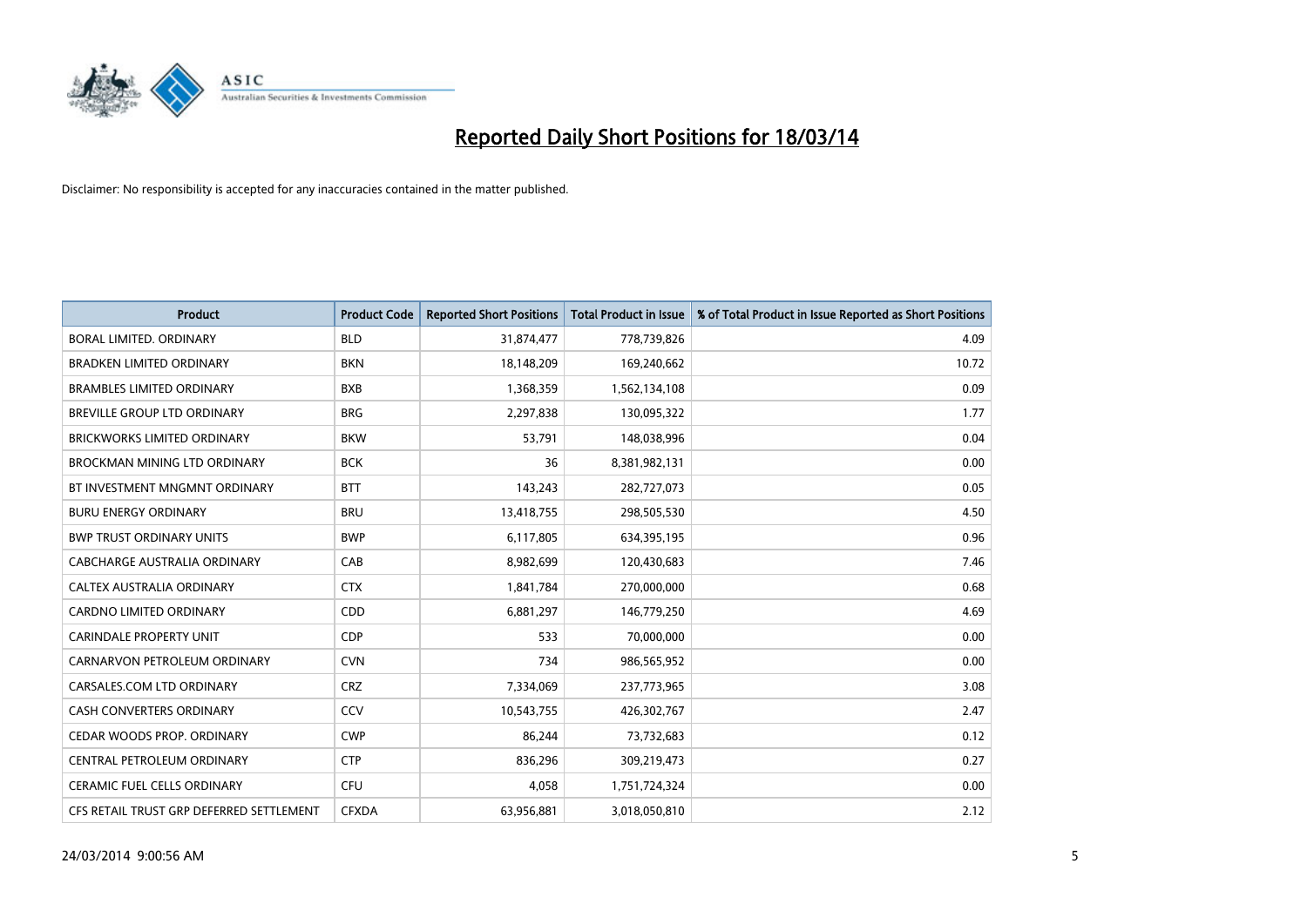

| <b>Product</b>                          | <b>Product Code</b> | <b>Reported Short Positions</b> | <b>Total Product in Issue</b> | % of Total Product in Issue Reported as Short Positions |
|-----------------------------------------|---------------------|---------------------------------|-------------------------------|---------------------------------------------------------|
| CHALLENGER DIV.PRO. STAPLED UNITS       | <b>CDI</b>          | 166,575                         | 214,101,013                   | 0.08                                                    |
| <b>CHALLENGER LIMITED ORDINARY</b>      | <b>CGF</b>          | 1,354,115                       | 530,862,585                   | 0.26                                                    |
| CHARTER HALL GROUP STAPLED US PROHIBIT. | <b>CHC</b>          | 687,921                         | 347,925,558                   | 0.20                                                    |
| <b>CHARTER HALL RETAIL UNITS</b>        | <b>COR</b>          | 10,182,801                      | 369,040,750                   | 2.76                                                    |
| <b>CHORUS LIMITED ORDINARY</b>          | <b>CNU</b>          | 565,655                         | 396,369,767                   | 0.14                                                    |
| CITIGOLD CORP LTD ORDINARY              | <b>CTO</b>          | 153,427                         | 1,495,764,906                 | 0.01                                                    |
| CLINUVEL PHARMACEUT, ORDINARY           | <b>CUV</b>          | 600                             | 38,217,038                    | 0.00                                                    |
| COAL OF AFRICA LTD ORDINARY             | <b>CZA</b>          | 426                             | 1,048,368,613                 | 0.00                                                    |
| COALSPUR MINES LTD ORDINARY             | <b>CPL</b>          | 7,457,641                       | 641,394,435                   | 1.16                                                    |
| <b>COBAR CONSOLIDATED ORDINARY</b>      | CCU                 | 100.000                         | 329,715,353                   | 0.03                                                    |
| COCA-COLA AMATIL ORDINARY               | <b>CCL</b>          | 15,686,979                      | 763,590,249                   | 2.05                                                    |
| <b>COCHLEAR LIMITED ORDINARY</b>        | <b>COH</b>          | 9,581,422                       | 57,062,020                    | 16.79                                                   |
| <b>COCKATOO COAL ORDINARY</b>           | COK                 | 167,987                         | 4,529,134,266                 | 0.00                                                    |
| <b>CODAN LIMITED ORDINARY</b>           | <b>CDA</b>          | 589.838                         | 176,969,924                   | 0.33                                                    |
| <b>COFFEY INTERNATIONAL ORDINARY</b>    | <b>COF</b>          | 18,923                          | 255,833,165                   | 0.01                                                    |
| <b>COKAL LTD ORDINARY</b>               | <b>CKA</b>          | 44,496,515                      | 471,103,926                   | 9.45                                                    |
| <b>COLLECTION HOUSE ORDINARY</b>        | <b>CLH</b>          | 2,265,307                       | 128,969,148                   | 1.76                                                    |
| <b>COLLINS FOODS LTD ORDINARY</b>       | <b>CKF</b>          | 8,930                           | 93,000,003                    | 0.01                                                    |
| COMMONWEALTH BANK, ORDINARY             | <b>CBA</b>          | 10,239,758                      | 1,611,928,836                 | 0.64                                                    |
| COMMONWEALTH PROP ORDINARY UNITS        | <b>CPA</b>          | 155,876                         | 2,347,003,413                 | 0.01                                                    |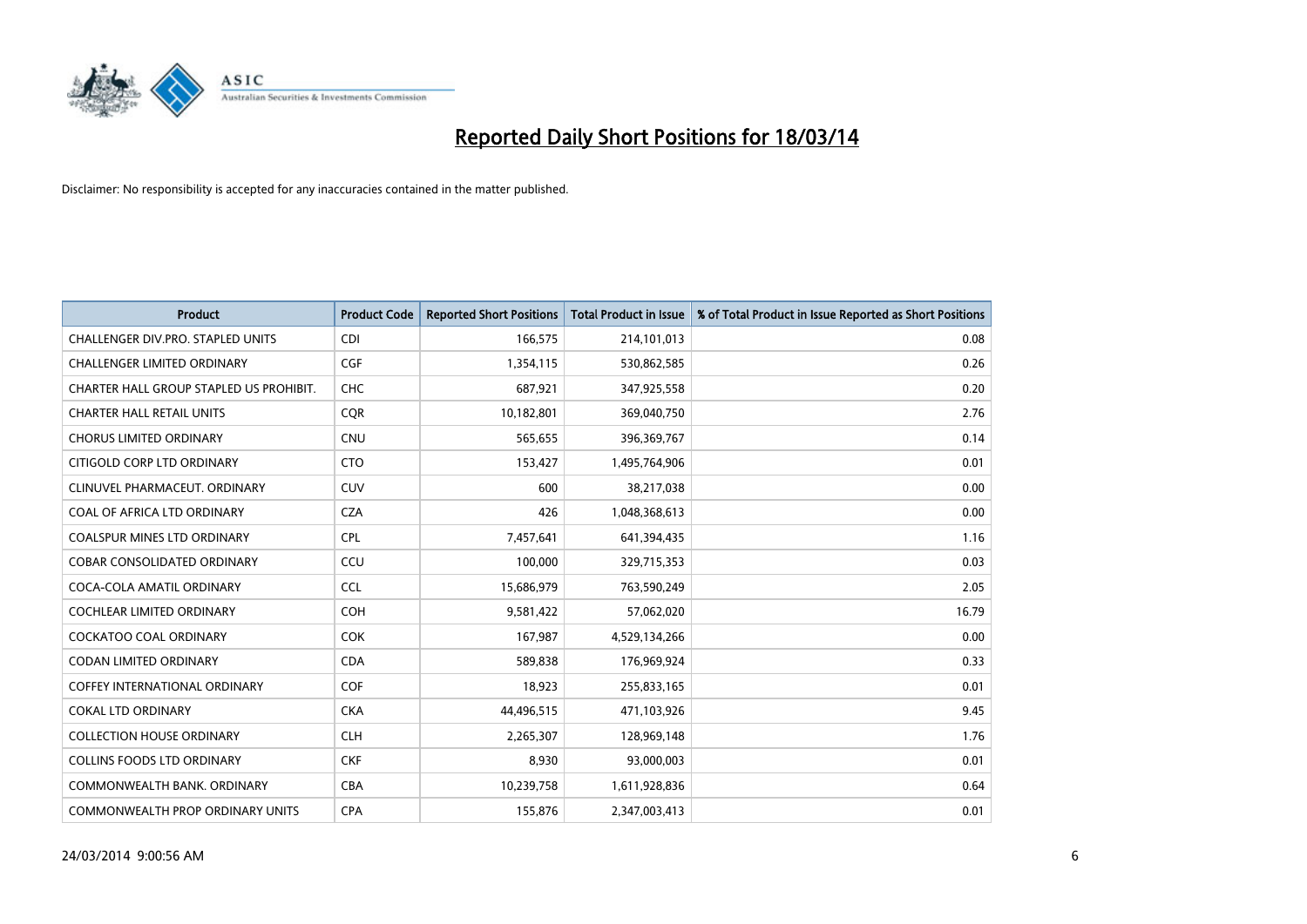

| <b>Product</b>                          | <b>Product Code</b> | <b>Reported Short Positions</b> | <b>Total Product in Issue</b> | % of Total Product in Issue Reported as Short Positions |
|-----------------------------------------|---------------------|---------------------------------|-------------------------------|---------------------------------------------------------|
| <b>COMPASS RESOURCES ORDINARY</b>       | <b>CMR</b>          | 7,472                           | 1,403,744,100                 | 0.00                                                    |
| COMPUTERSHARE LTD ORDINARY              | CPU                 | 11,320,424                      | 556,203,079                   | 2.04                                                    |
| <b>COOPER ENERGY LTD ORDINARY</b>       | <b>COE</b>          | 207,032                         | 329,235,509                   | 0.06                                                    |
| CORP TRAVEL LIMITED ORDINARY            | <b>CTD</b>          | 55,460                          | 89,890,762                    | 0.06                                                    |
| <b>COVER-MORE GRP LTD ORDINARY</b>      | <b>CVO</b>          | 2,366,935                       | 317,750,000                   | 0.74                                                    |
| <b>CREDIT CORP GROUP ORDINARY</b>       | <b>CCP</b>          | 168,024                         | 46,131,882                    | 0.36                                                    |
| <b>CROMWELL PROP STAPLED SECURITIES</b> | <b>CMW</b>          | 16,032,191                      | 1,724,697,156                 | 0.93                                                    |
| <b>CROWE HORWATH AUS ORDINARY</b>       | <b>CRH</b>          | 1,271,806                       | 273,005,429                   | 0.47                                                    |
| CROWN RESORTS LTD ORDINARY              | <b>CWN</b>          | 4,150,212                       | 728,394,185                   | 0.57                                                    |
| <b>CSG LIMITED ORDINARY</b>             | CSV                 | 8,210                           | 278,973,075                   | 0.00                                                    |
| <b>CSL LIMITED ORDINARY</b>             | <b>CSL</b>          | 820,840                         | 483,611,496                   | 0.17                                                    |
| <b>CSR LIMITED ORDINARY</b>             | <b>CSR</b>          | 15,066,724                      | 506,000,315                   | 2.98                                                    |
| <b>CUDECO LIMITED ORDINARY</b>          | CDU                 | 8,364,540                       | 234,033,408                   | 3.57                                                    |
| DART ENERGY LTD ORDINARY                | <b>DTE</b>          | 4,638,593                       | 1,108,752,733                 | 0.42                                                    |
| DATA#3 LIMITED ORDINARY                 | <b>DTL</b>          | 243,314                         | 153,974,950                   | 0.16                                                    |
| DAVID JONES LIMITED ORDINARY            | <b>DIS</b>          | 32,894,662                      | 537,137,845                   | 6.12                                                    |
| <b>DECMIL GROUP LIMITED ORDINARY</b>    | <b>DCG</b>          | 3,242,992                       | 168,657,794                   | 1.92                                                    |
| DEEP YELLOW LIMITED ORDINARY            | <b>DYL</b>          | 1,600,000                       | 1,617,041,367                 | 0.10                                                    |
| DEVINE LIMITED ORDINARY                 | <b>DVN</b>          | 10,000                          | 158,730,556                   | 0.01                                                    |
| DEXUS PROPERTY GROUP STAPLED UNITS      | <b>DXS</b>          | 15,896,749                      | 5,362,958,838                 | 0.30                                                    |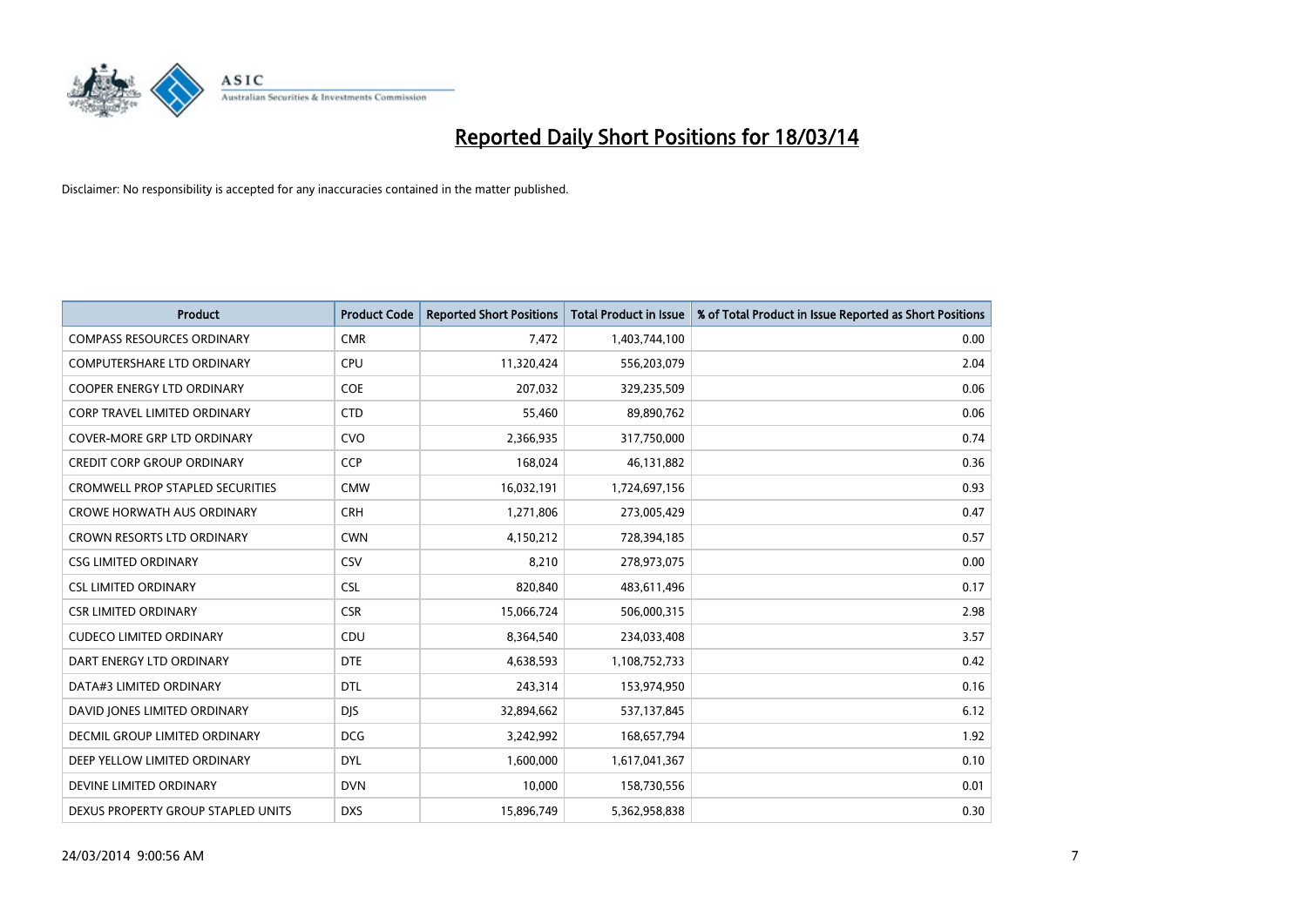

| <b>Product</b>                       | <b>Product Code</b> | <b>Reported Short Positions</b> | <b>Total Product in Issue</b> | % of Total Product in Issue Reported as Short Positions |
|--------------------------------------|---------------------|---------------------------------|-------------------------------|---------------------------------------------------------|
| DICK SMITH HLDGS ORDINARY            | <b>DSH</b>          | 11,606,724                      | 236,511,364                   | 4.91                                                    |
| DISCOVERY METALS LTD ORDINARY        | <b>DML</b>          | 4,360,003                       | 560,034,418                   | 0.78                                                    |
| DOMINO PIZZA ENTERPR ORDINARY        | <b>DMP</b>          | 1,683,494                       | 85,915,713                    | 1.96                                                    |
| DONACO INTERNATIONAL ORDINARY        | <b>DNA</b>          | 613,469                         | 402,686,786                   | 0.15                                                    |
| DORAY MINERALS LTD ORDINARY          | <b>DRM</b>          | 2,645                           | 163,326,768                   | 0.00                                                    |
| DOWNER EDI LIMITED ORDINARY          | <b>DOW</b>          | 14,964,363                      | 434,734,970                   | 3.44                                                    |
| DRAGON MINING LTD ORDINARY           | <b>DRA</b>          | 50.000                          | 88,840,613                    | 0.06                                                    |
| DRILLSEARCH ENERGY ORDINARY          | <b>DLS</b>          | 14,182,568                      | 432,965,895                   | 3.28                                                    |
| DUET GROUP STAPLED US PROHIBIT.      | <b>DUE</b>          | 19,527,247                      | 1,296,528,384                 | 1.51                                                    |
| DULUXGROUP LIMITED ORDINARY          | <b>DLX</b>          | 1,823,655                       | 381,093,950                   | 0.48                                                    |
| <b>DWS LTD ORDINARY</b>              | <b>DWS</b>          | 7,001                           | 132,362,763                   | 0.01                                                    |
| ECHO ENTERTAINMENT ORDINARY          | <b>EGP</b>          | 26,038,448                      | 825,672,730                   | 3.15                                                    |
| <b>ELDERS LIMITED ORDINARY</b>       | <b>ELD</b>          | 19,636,311                      | 455,013,329                   | 4.32                                                    |
| ELEMENTAL MINERALS ORDINARY          | <b>ELM</b>          | 543.213                         | 303,263,391                   | 0.18                                                    |
| <b>EMECO HOLDINGS ORDINARY</b>       | <b>EHL</b>          | 14,740,985                      | 599,675,707                   | 2.46                                                    |
| <b>ENDEAVOUR MIN CORP CDI 1:1</b>    | <b>EVR</b>          | 88,315                          | 68,203,015                    | 0.13                                                    |
| <b>ENERGY RESOURCES ORDINARY 'A'</b> | <b>ERA</b>          | 11,316,061                      | 517,725,062                   | 2.19                                                    |
| ENERGY WORLD CORPOR. ORDINARY        | <b>EWC</b>          | 64,506,165                      | 1,734,166,672                 | 3.72                                                    |
| <b>ENVESTRA LIMITED ORDINARY</b>     | <b>ENV</b>          | 467,805                         | 1,796,808,474                 | 0.03                                                    |
| EQUATORIAL RES LTD ORDINARY          | <b>EQX</b>          | 2.009                           | 122,185,353                   | 0.00                                                    |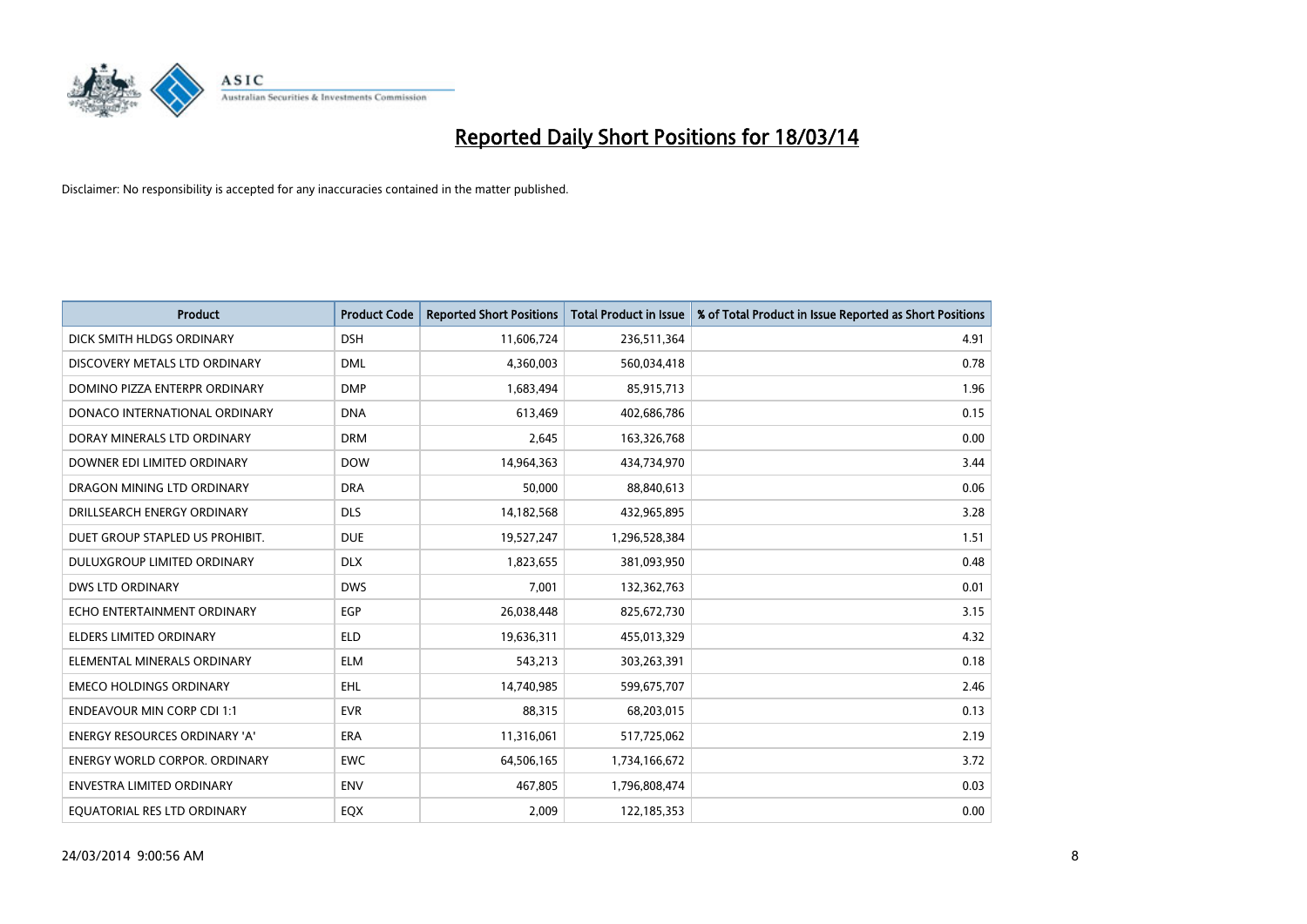

| <b>Product</b>                         | <b>Product Code</b> | <b>Reported Short Positions</b> | <b>Total Product in Issue</b> | % of Total Product in Issue Reported as Short Positions |
|----------------------------------------|---------------------|---------------------------------|-------------------------------|---------------------------------------------------------|
| ERM POWER LIMITED ORDINARY             | <b>EPW</b>          | 512,126                         | 239,269,727                   | 0.21                                                    |
| ESERVGLOBAL LIMITED ORDINARY           | ESV                 | 3,000,000                       | 253,545,997                   | 1.18                                                    |
| ETHANE PIPELINE STAPLED SECURITIES     | <b>EPX</b>          | 9,488                           | 69,302,275                    | 0.01                                                    |
| EVOLUTION MINING LTD ORDINARY          | <b>EVN</b>          | 28,706,700                      | 708,652,367                   | 4.05                                                    |
| FAIRFAX MEDIA LTD ORDINARY             | <b>FXI</b>          | 135,893,995                     | 2,351,955,725                 | 5.78                                                    |
| <b>FANTASTIC HOLDINGS ORDINARY</b>     | <b>FAN</b>          | 19,107                          | 103,068,398                   | 0.02                                                    |
| <b>FAR LTD ORDINARY</b>                | <b>FAR</b>          | 33,379,070                      | 2,499,846,742                 | 1.34                                                    |
| FEDERATION CNTRES ORD/UNIT STAPLED SEC | <b>FDC</b>          | 4,624,958                       | 1,427,641,565                 | 0.32                                                    |
| FISHER & PAYKEL H. ORDINARY            | <b>FPH</b>          | 1,621,729                       | 551,092,222                   | 0.29                                                    |
| FLEETWOOD CORP ORDINARY                | <b>FWD</b>          | 2,490,773                       | 60,522,619                    | 4.12                                                    |
| FLETCHER BUILDING ORDINARY             | <b>FBU</b>          | 1,619,295                       | 687,854,788                   | 0.24                                                    |
| <b>FLEXIGROUP LIMITED ORDINARY</b>     | <b>FXL</b>          | 1,057,504                       | 304,096,060                   | 0.35                                                    |
| FLIGHT CENTRE TRAVEL ORDINARY          | <b>FLT</b>          | 6,015,607                       | 100,554,606                   | 5.98                                                    |
| FLINDERS MINES LTD ORDINARY            | <b>FMS</b>          | 4,672,622                       | 2,100,866,748                 | 0.22                                                    |
| <b>FOCUS MINERALS LTD ORDINARY</b>     | <b>FML</b>          | 9,708,953                       | 9,137,375,877                 | 0.11                                                    |
| FONTERRA SHARE FUND ORDINARY UNITS     | <b>FSF</b>          | 123,178                         | 106,700,484                   | 0.12                                                    |
| <b>FORGE GROUP LIMITED ORDINARY</b>    | FGE                 | 4,264,315                       | 86,169,014                    | 4.95                                                    |
| FORTESCUE METALS GRP ORDINARY          | <b>FMG</b>          | 154,069,554                     | 3,113,798,151                 | 4.95                                                    |
| <b>G.U.D. HOLDINGS ORDINARY</b>        | <b>GUD</b>          | 4,014,680                       | 71,241,319                    | 5.64                                                    |
| <b>G8 EDUCATION LIMITED ORDINARY</b>   | GEM                 | 3,303,458                       | 301,705,105                   | 1.09                                                    |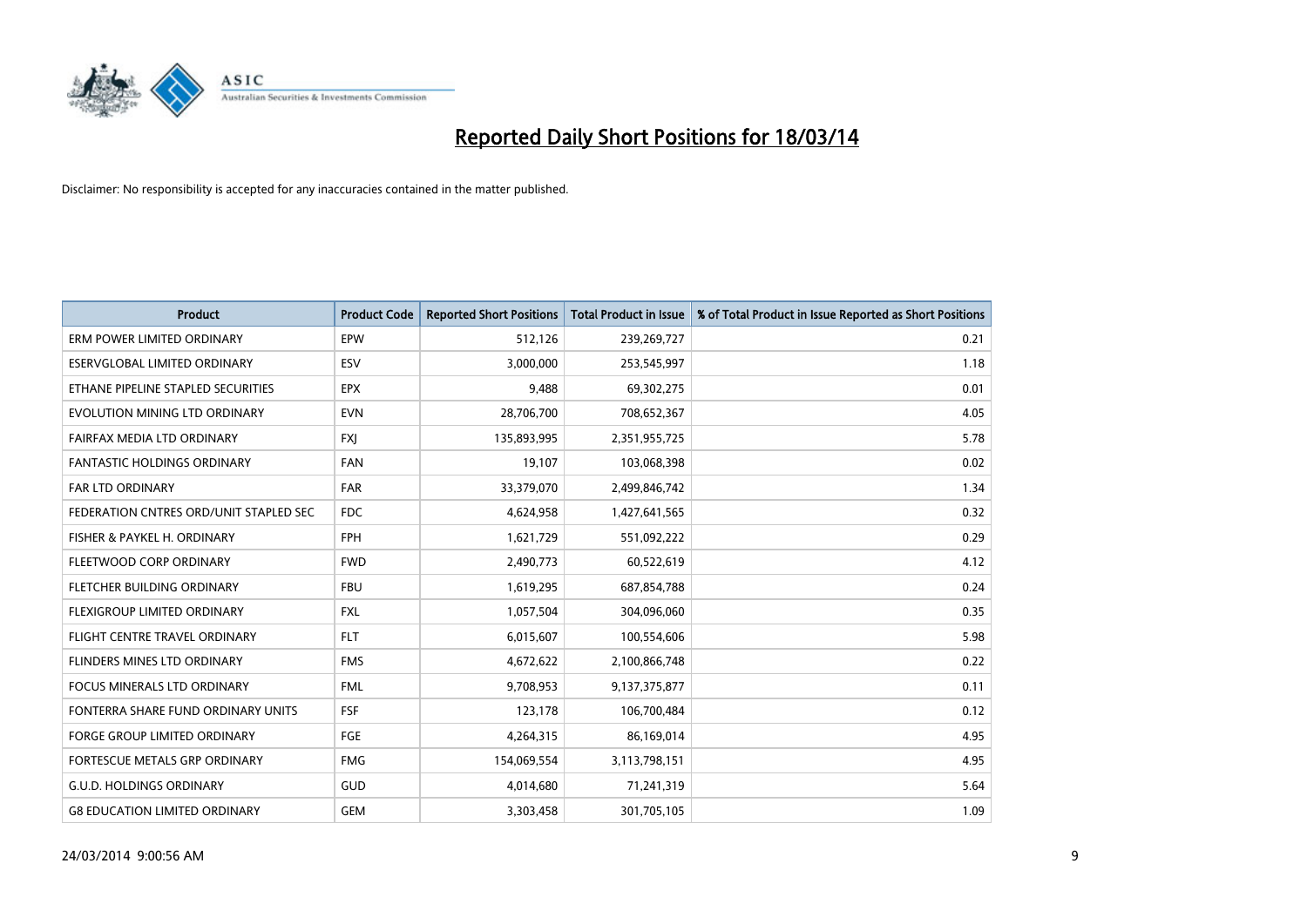

| <b>Product</b>                            | <b>Product Code</b> | <b>Reported Short Positions</b> | Total Product in Issue | % of Total Product in Issue Reported as Short Positions |
|-------------------------------------------|---------------------|---------------------------------|------------------------|---------------------------------------------------------|
| <b>GALAXY RESOURCES ORDINARY</b>          | GXY                 | 329,458                         | 1,027,073,389          | 0.03                                                    |
| <b>GBST HOLDINGS ORDINARY</b>             | <b>GBT</b>          | 22,389                          | 66,561,725             | 0.03                                                    |
| <b>GENETIC TECHNOLOGIES ORDINARY</b>      | <b>GTG</b>          | 1,279,500                       | 631,951,612            | 0.20                                                    |
| <b>GEODYNAMICS LIMITED ORDINARY</b>       | GDY                 | 850                             | 406,452,608            | 0.00                                                    |
| <b>GI DYNAMICS. INC CDI US PROHIBITED</b> | GID                 | 920,140                         | 395,856,465            | 0.23                                                    |
| <b>GINDALBIE METALS LTD ORDINARY</b>      | GBG                 | 44,541,999                      | 1,493,660,842          | 2.98                                                    |
| <b>GOODMAN FIELDER, ORDINARY</b>          | <b>GFF</b>          | 55,449,968                      | 1,955,559,207          | 2.84                                                    |
| <b>GOODMAN GROUP STAPLED</b>              | GMG                 | 3,522,158                       | 1,727,685,976          | 0.20                                                    |
| <b>GPT GROUP STAPLED SEC.</b>             | <b>GPT</b>          | 5,658,387                       | 1,685,779,634          | 0.34                                                    |
| <b>GRAINCORP LIMITED A CLASS ORDINARY</b> | <b>GNC</b>          | 1,995,433                       | 228,855,628            | 0.87                                                    |
| <b>GRANGE RESOURCES. ORDINARY</b>         | <b>GRR</b>          | 4,611,767                       | 1,157,097,869          | 0.40                                                    |
| <b>GREENCROSS LIMITED ORDINARY</b>        | GXL                 | 287                             | 90,893,174             | 0.00                                                    |
| <b>GREENLAND MIN EN LTD ORDINARY</b>      | GGG                 | 3,334,295                       | 574,572,911            | 0.58                                                    |
| <b>GRYPHON MINERALS LTD ORDINARY</b>      | GRY                 | 5,607,747                       | 400,889,282            | 1.40                                                    |
| <b>GUILDFORD COAL LTD ORDINARY</b>        | <b>GUF</b>          | 216,030                         | 744,594,332            | 0.03                                                    |
| <b>GUINNESS PEAT GROUP. CDI 1:1</b>       | <b>GPG</b>          | 81,925                          | 179,896,960            | 0.05                                                    |
| <b>GWA GROUP LTD ORDINARY</b>             | <b>GWA</b>          | 9,891,029                       | 306,533,770            | 3.23                                                    |
| <b>HARVEY NORMAN ORDINARY</b>             | <b>HVN</b>          | 59,851,403                      | 1,062,316,784          | 5.63                                                    |
| <b>HENDERSON GROUP CDI 1:1</b>            | <b>HGG</b>          | 2,007,290                       | 632,597,144            | 0.32                                                    |
| HEA HOLDINGS LIMITED ORDINARY             | <b>HFA</b>          | 3.809                           | 118,738,157            | 0.00                                                    |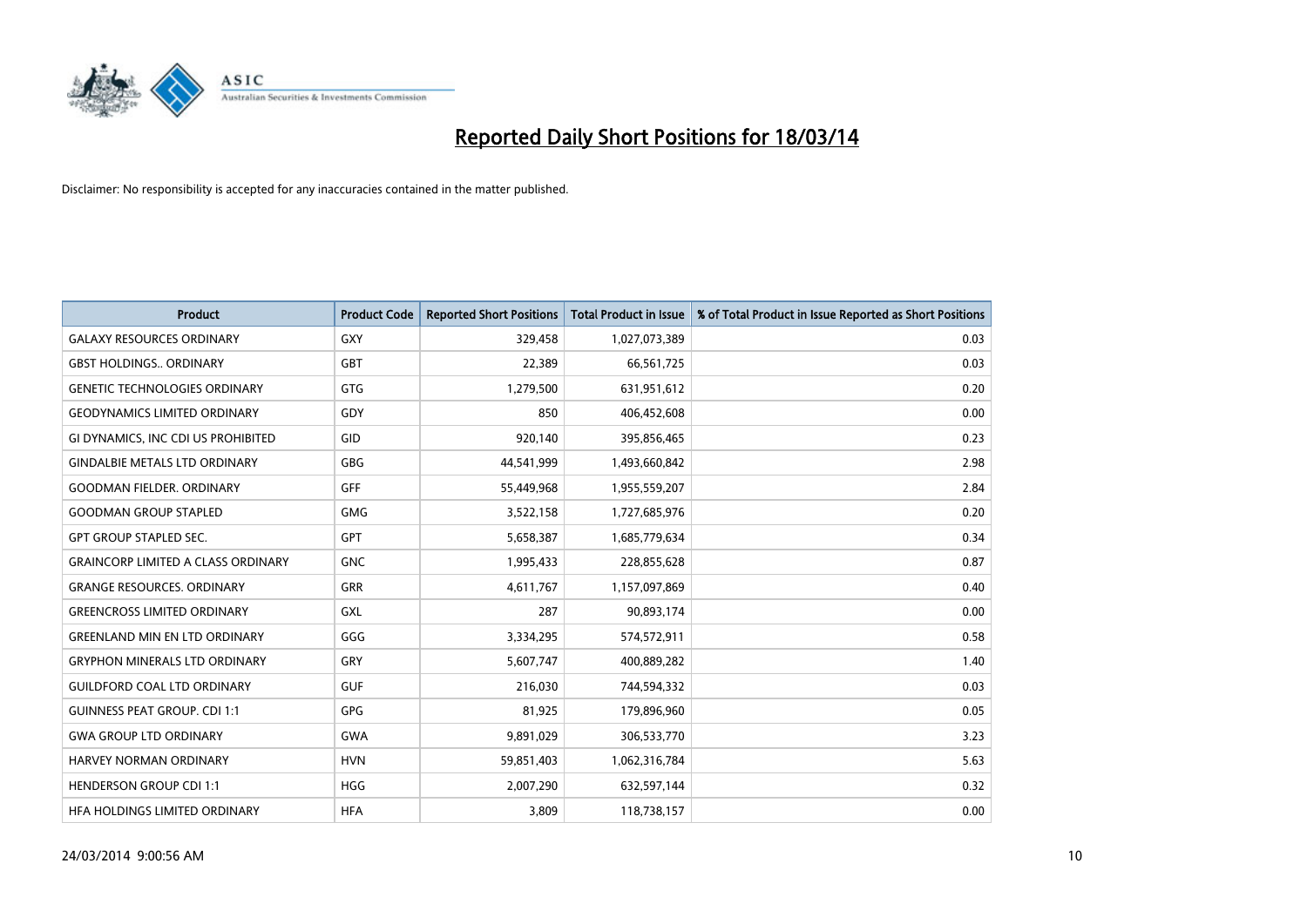

| <b>Product</b>                           | <b>Product Code</b> | <b>Reported Short Positions</b> | <b>Total Product in Issue</b> | % of Total Product in Issue Reported as Short Positions |
|------------------------------------------|---------------------|---------------------------------|-------------------------------|---------------------------------------------------------|
| <b>HIGHLANDS PACIFIC ORDINARY</b>        | <b>HIG</b>          | 10,001                          | 854,261,346                   | 0.00                                                    |
| HILLGROVE RES LTD ORDINARY               | <b>HGO</b>          | 16,379,133                      | 1,180,889,221                 | 1.39                                                    |
| <b>HILLS LTD ORDINARY</b>                | <b>HIL</b>          | 638,656                         | 236,619,450                   | 0.27                                                    |
| HORIZON OIL LIMITED ORDINARY             | <b>HZN</b>          | 96,326,773                      | 1,301,147,932                 | 7.40                                                    |
| HOT CHILI LTD ORDINARY                   | <b>HCH</b>          | 10,000                          | 347,732,196                   | 0.00                                                    |
| <b>ICAR ASIA LTD ORDINARY</b>            | ICO                 | 70.000                          | 121,346,281                   | 0.06                                                    |
| <b>ICON ENERGY LIMITED ORDINARY</b>      | <b>ICN</b>          | 2,926                           | 615,774,351                   | 0.00                                                    |
| <b>IINET LIMITED ORDINARY</b>            | <b>IIN</b>          | 720,338                         | 161,238,847                   | 0.45                                                    |
| ILUKA RESOURCES ORDINARY                 | ILU                 | 42,094,654                      | 418,700,517                   | 10.05                                                   |
| <b>IMDEX LIMITED ORDINARY</b>            | <b>IMD</b>          | 4,321,959                       | 210,473,188                   | 2.05                                                    |
| <b>INCITEC PIVOT ORDINARY</b>            | IPL                 | 25,185,327                      | 1,644,919,097                 | 1.53                                                    |
| <b>INDEPENDENCE GROUP ORDINARY</b>       | <b>IGO</b>          | 4,380,549                       | 233,323,905                   | 1.88                                                    |
| <b>INDOCHINE MINING LTD ORDINARY</b>     | <b>IDC</b>          | 18,008                          | 965,200,471                   | 0.00                                                    |
| <b>INDOPHIL RESOURCES ORDINARY</b>       | <b>IRN</b>          | 417,054                         | 1,203,146,194                 | 0.03                                                    |
| <b>INDUSTRIA REIT STAPLED</b>            | <b>IDR</b>          | 20,684                          | 125,000,001                   | 0.02                                                    |
| <b>INFIGEN ENERGY STAPLED SECURITIES</b> | <b>IFN</b>          | 3,959,138                       | 764,993,434                   | 0.52                                                    |
| <b>INFRATIL LIMITED ORDINARY</b>         | <b>IFZ</b>          | 81,000                          | 602,983,776                   | 0.01                                                    |
| INGENIA GROUP STAPLED SECURITIES         | <b>INA</b>          | 173,891                         | 676,240,232                   | 0.03                                                    |
| <b>INSURANCE AUSTRALIA ORDINARY</b>      | IAG                 | 3,321,240                       | 2,341,618,048                 | 0.14                                                    |
| <b>INTREPID MINES ORDINARY</b>           | <b>IAU</b>          | 17,449,261                      | 556,612,782                   | 3.13                                                    |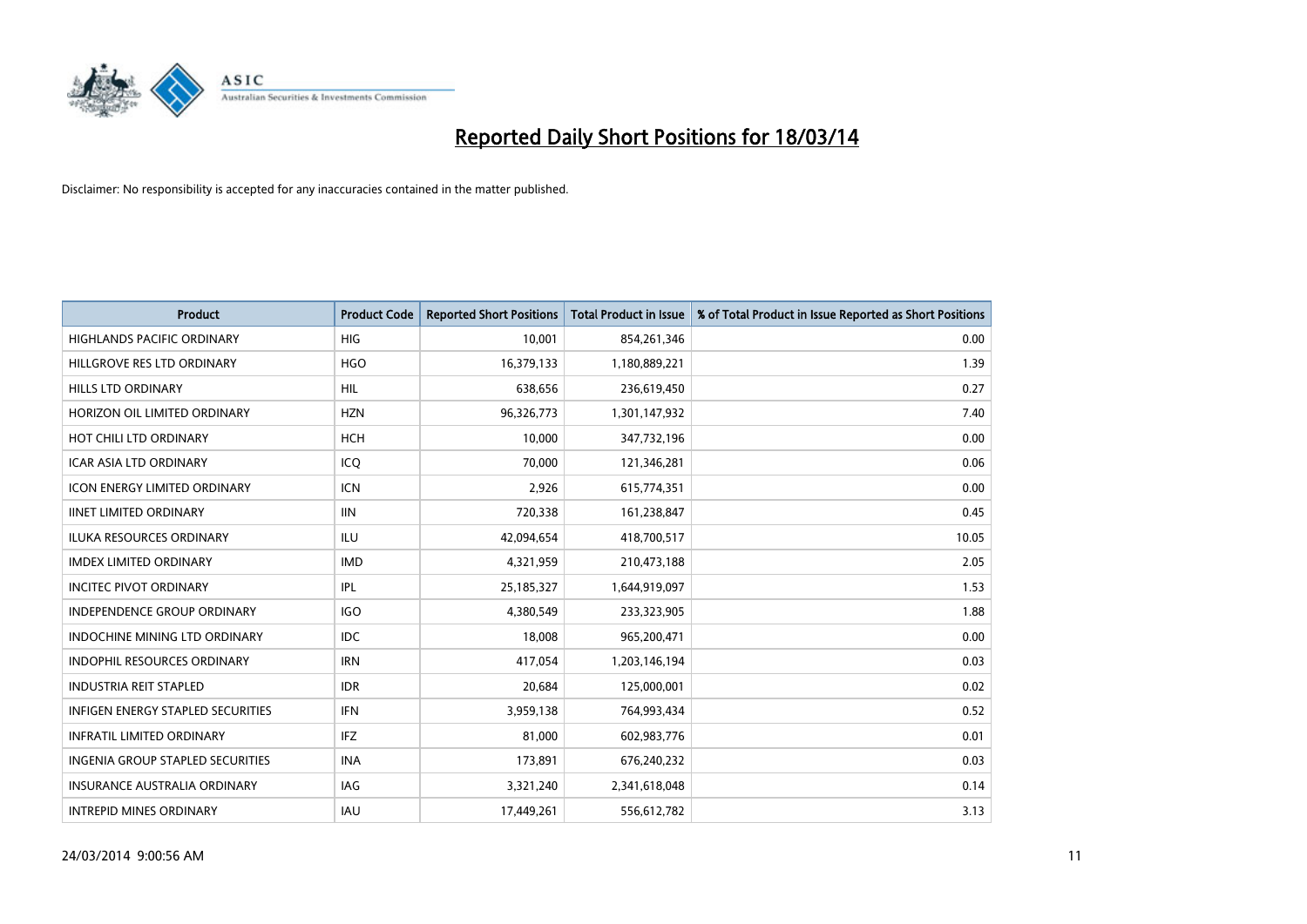

| <b>Product</b>                                  | <b>Product Code</b> | <b>Reported Short Positions</b> | <b>Total Product in Issue</b> | % of Total Product in Issue Reported as Short Positions |
|-------------------------------------------------|---------------------|---------------------------------|-------------------------------|---------------------------------------------------------|
| <b>INVESTA OFFICE FUND STAPLED SECURITIES</b>   | <b>IOF</b>          | 871,452                         | 614,047,458                   | 0.14                                                    |
| <b>INVOCARE LIMITED ORDINARY</b>                | IVC                 | 4,445,902                       | 110,030,298                   | 4.04                                                    |
| <b>IOOF HOLDINGS LTD ORDINARY</b>               | IFL                 | 1,939,956                       | 232,118,034                   | 0.84                                                    |
| <b>IRESS LIMITED ORDINARY</b>                   | <b>IRE</b>          | 322,096                         | 158,585,126                   | 0.20                                                    |
| <b>IRON ORE HOLDINGS ORDINARY</b>               | <b>IOH</b>          | 26,197                          | 161,174,005                   | 0.02                                                    |
| <b>ISELECT LTD ORDINARY</b>                     | <b>ISU</b>          | 313,067                         | 260,889,894                   | 0.12                                                    |
| <b>ISONEA LIMITED ORDINARY</b>                  | <b>ISN</b>          | 2.000                           | 264,245,848                   | 0.00                                                    |
| <b>JAMES HARDIE INDUST CHESS DEPOSITARY INT</b> | <b>IHX</b>          | 2,504,769                       | 445,479,526                   | 0.56                                                    |
| <b>IB HI-FI LIMITED ORDINARY</b>                | <b>IBH</b>          | 12,289,321                      | 100,385,400                   | 12.24                                                   |
| K2 ASSET MGMT HLDGS ORDINARY                    | <b>KAM</b>          | 4.679                           | 233,505,798                   | 0.00                                                    |
| <b>KAGARA LTD ORDINARY</b>                      | <b>KZL</b>          | 3,350,441                       | 798,953,117                   | 0.42                                                    |
| KAROON GAS AUSTRALIA ORDINARY                   | <b>KAR</b>          | 9,866,801                       | 255,841,581                   | 3.86                                                    |
| KATHMANDU HOLD LTD ORDINARY                     | <b>KMD</b>          | 415,484                         | 200,473,338                   | 0.21                                                    |
| <b>KBL MINING LIMITED ORDINARY</b>              | <b>KBL</b>          | 1,820                           | 393,535,629                   | 0.00                                                    |
| KINGSGATE CONSOLID. ORDINARY                    | <b>KCN</b>          | 17,883,619                      | 164,154,349                   | 10.89                                                   |
| KINGSROSE MINING LTD ORDINARY                   | <b>KRM</b>          | 992.606                         | 358,611,493                   | 0.28                                                    |
| <b>KRESTA HOLDINGS ORDINARY</b>                 | <b>KRS</b>          | 10,000                          | 150,258,518                   | 0.01                                                    |
| LANDMARK WHITE LTD ORDINARY                     | <b>LMW</b>          | 50,000                          | 27,588,781                    | 0.18                                                    |
| LEIGHTON HOLDINGS ORDINARY                      | LEI                 | 15,929,799                      | 337,235,188                   | 4.72                                                    |
| LEND LEASE GROUP UNIT/ORD STAPLED               | LLC                 | 6,318,619                       | 576,712,337                   | 1.10                                                    |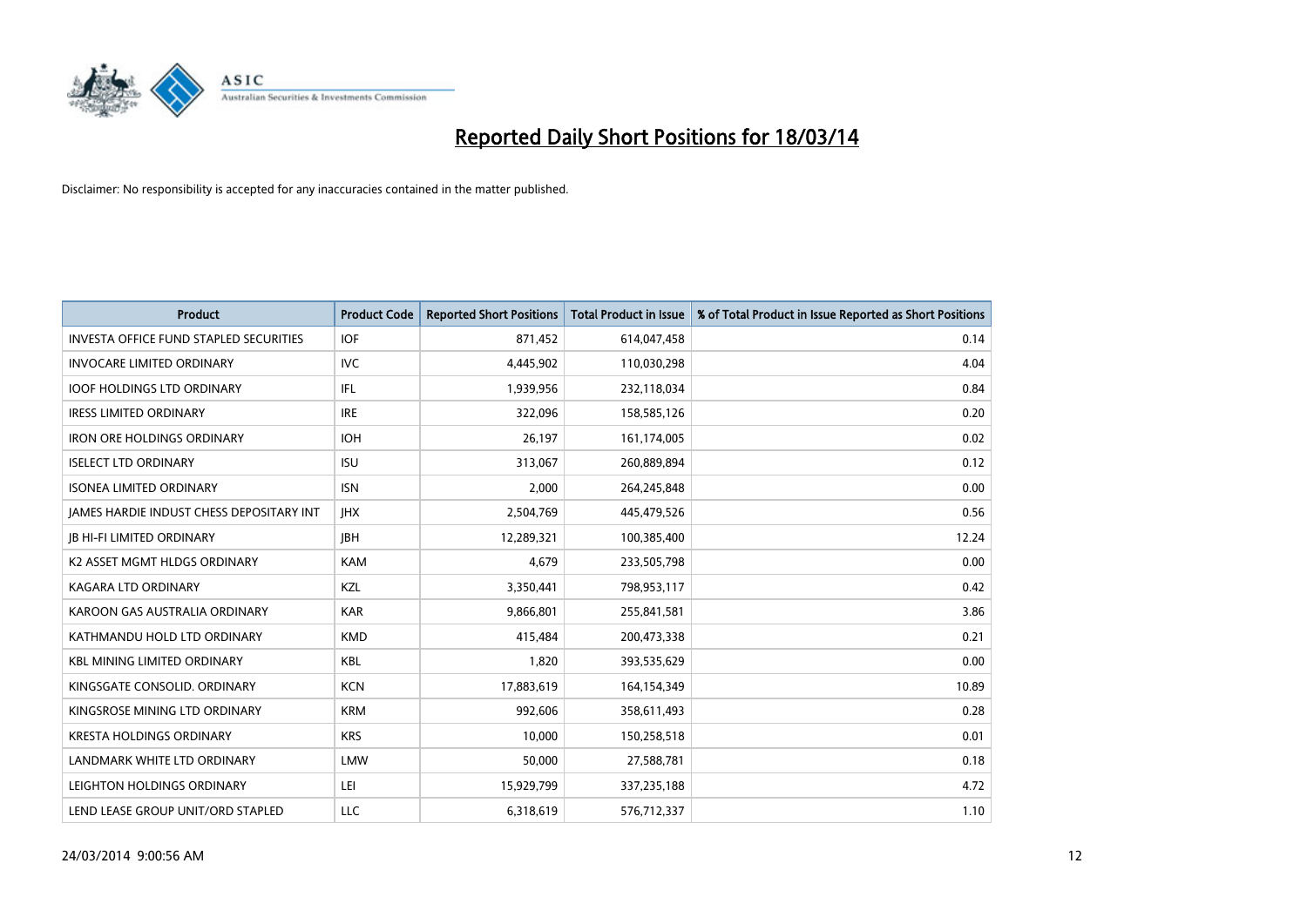

| <b>Product</b>                        | <b>Product Code</b> | <b>Reported Short Positions</b> | <b>Total Product in Issue</b> | % of Total Product in Issue Reported as Short Positions |
|---------------------------------------|---------------------|---------------------------------|-------------------------------|---------------------------------------------------------|
| LIFESTYLE COMMUNIT, ORDINARY          | <b>LIC</b>          | 23,869                          | 99,970,131                    | 0.02                                                    |
| LIQUEFIED NATURAL ORDINARY            | LNG                 | 82,330                          | 345,829,015                   | 0.02                                                    |
| LYCOPODIUM LIMITED ORDINARY           | LYL                 | 1,001                           | 38,955,103                    | 0.00                                                    |
| LYNAS CORPORATION ORDINARY            | <b>LYC</b>          | 140,718,444                     | 1,961,160,594                 | 7.18                                                    |
| <b>M2 GRP LTD ORDINARY</b>            | <b>MTU</b>          | 13,100,879                      | 179,468,018                   | 7.30                                                    |
| <b>MACMAHON HOLDINGS ORDINARY</b>     | <b>MAH</b>          | 534,594                         | 1,261,699,966                 | 0.04                                                    |
| MACO ATLAS ROADS GRP ORDINARY STAPLED | <b>MOA</b>          | 7,744,206                       | 487,230,540                   | 1.59                                                    |
| MACQUARIE GROUP LTD ORDINARY          | <b>MOG</b>          | 1,525,408                       | 321,074,750                   | 0.48                                                    |
| MAGELLAN FIN GRP LTD ORDINARY         | <b>MFG</b>          | 1,910,762                       | 157,031,994                   | 1.22                                                    |
| <b>MATRIX C &amp; E LTD ORDINARY</b>  | <b>MCE</b>          | 2,871,204                       | 94,555,428                    | 3.04                                                    |
| MAVERICK DRILLING ORDINARY            | <b>MAD</b>          | 7,464,977                       | 468,004,529                   | 1.60                                                    |
| <b>MAXITRANS INDUSTRIES ORDINARY</b>  | <b>MXI</b>          | 330,071                         | 185,075,653                   | 0.18                                                    |
| MAYNE PHARMA LTD ORDINARY             | <b>MYX</b>          | 222,198                         | 586,651,477                   | 0.04                                                    |
| <b>MCALEESE LTD ORDINARY</b>          | <b>MCS</b>          | 23,000                          | 296,577,121                   | 0.01                                                    |
| MCMILLAN SHAKESPEARE ORDINARY         | <b>MMS</b>          | 336,192                         | 74,523,965                    | 0.45                                                    |
| MCPHERSON'S LTD ORDINARY              | <b>MCP</b>          | 133,332                         | 93,994,381                    | 0.14                                                    |
| MEDUSA MINING LTD ORDINARY            | <b>MML</b>          | 7,220,580                       | 207,794,301                   | 3.47                                                    |
| <b>MERMAID MARINE ORDINARY</b>        | <b>MRM</b>          | 3,274,638                       | 334,111,938                   | 0.98                                                    |
| MESOBLAST LIMITED ORDINARY            | <b>MSB</b>          | 18,206,185                      | 321,210,394                   | 5.67                                                    |
| METALS X LIMITED ORDINARY             | <b>MLX</b>          | 681,719                         | 1,655,386,110                 | 0.04                                                    |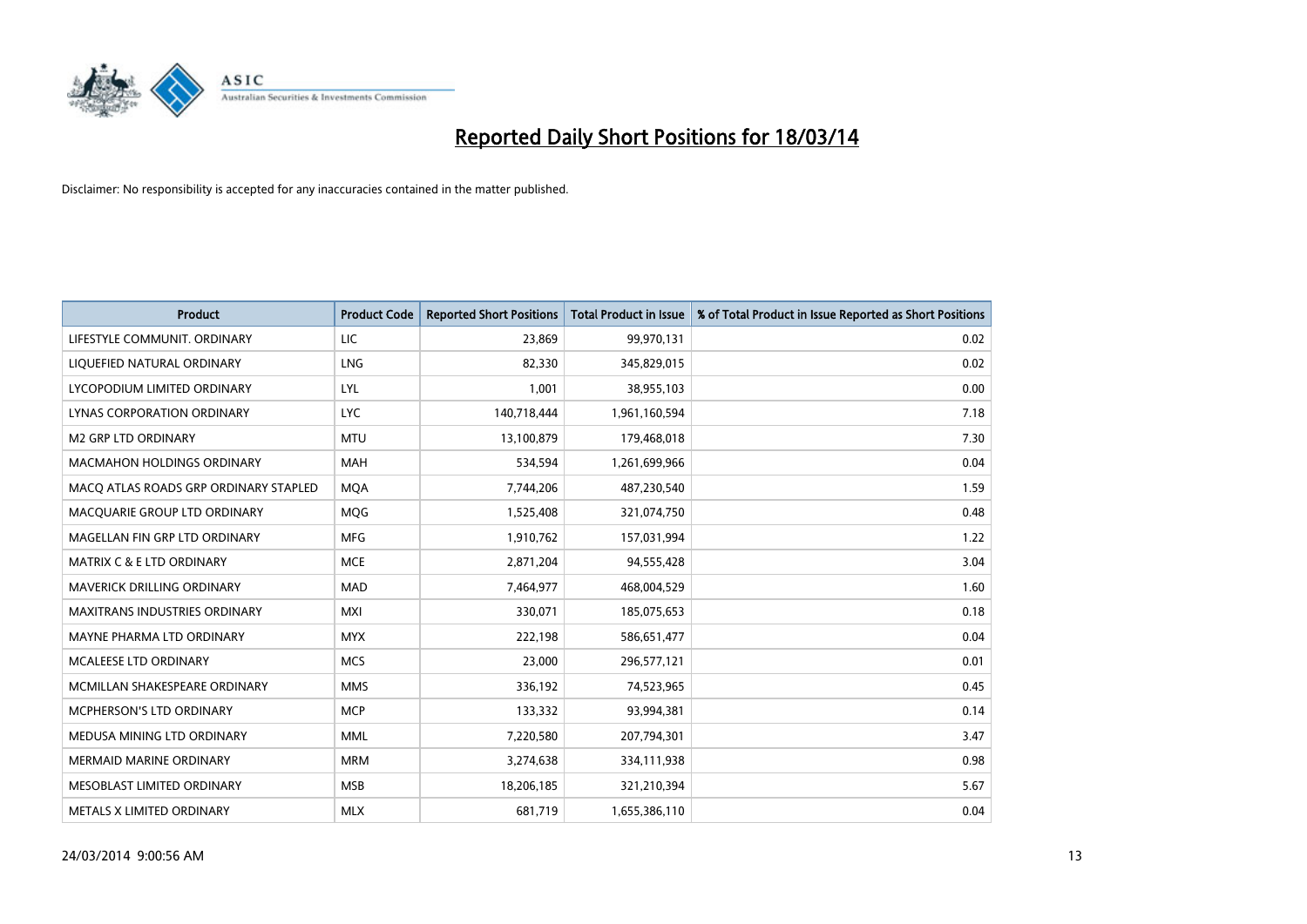

| <b>Product</b>                       | <b>Product Code</b> | <b>Reported Short Positions</b> | <b>Total Product in Issue</b> | % of Total Product in Issue Reported as Short Positions |
|--------------------------------------|---------------------|---------------------------------|-------------------------------|---------------------------------------------------------|
| METCASH LIMITED ORDINARY             | <b>MTS</b>          | 111,325,369                     | 888,338,048                   | 12.53                                                   |
| MIGHTY RIVER POWER ORDINARY          | <b>MYT</b>          | 3,690,094                       | 1,400,012,517                 | 0.26                                                    |
| MINCOR RESOURCES NL ORDINARY         | <b>MCR</b>          | 2,116,452                       | 188,208,274                   | 1.12                                                    |
| MINERAL DEPOSITS ORDINARY            | <b>MDL</b>          | 665,170                         | 103,538,786                   | 0.64                                                    |
| MINERAL RESOURCES, ORDINARY          | <b>MIN</b>          | 6,997,940                       | 186,312,198                   | 3.76                                                    |
| MINT WIRELESS ORDINARY               | <b>MNW</b>          | 1,002,223                       | 403,872,395                   | 0.25                                                    |
| MIRABELA NICKEL LTD ORDINARY         | <b>MBN</b>          | 18,855,648                      | 876,801,147                   | 2.15                                                    |
| MIRVAC GROUP STAPLED SECURITIES      | <b>MGR</b>          | 6,919,273                       | 3,691,853,748                 | 0.19                                                    |
| <b>MOLOPO ENERGY LTD ORDINARY</b>    | <b>MPO</b>          | 268,667                         | 247,133,976                   | 0.11                                                    |
| <b>MONADELPHOUS GROUP ORDINARY</b>   | <b>MND</b>          | 13,267,415                      | 92,308,047                    | 14.37                                                   |
| MORTGAGE CHOICE LTD ORDINARY         | <b>MOC</b>          | 14,773                          | 123,780,387                   | 0.01                                                    |
| <b>MOUNT GIBSON IRON ORDINARY</b>    | <b>MGX</b>          | 6,056,270                       | 1,090,584,232                 | 0.56                                                    |
| <b>MULTIPLEX SITES SITES</b>         | <b>MXUPA</b>        | 1.670                           | 4,500,000                     | 0.04                                                    |
| <b>MURCHISON METALS LTD ORDINARY</b> | <b>MMX</b>          | 216,291                         | 450,497,346                   | 0.05                                                    |
| <b>MYER HOLDINGS LTD ORDINARY</b>    | <b>MYR</b>          | 82,424,388                      | 585,684,551                   | 14.07                                                   |
| <b>MYSTATE LIMITED ORDINARY</b>      | <b>MYS</b>          | 1,457                           | 87,234,451                    | 0.00                                                    |
| NANOSONICS LIMITED ORDINARY          | <b>NAN</b>          | 144,449                         | 263,798,826                   | 0.05                                                    |
| NATIONAL AUST, BANK ORDINARY         | <b>NAB</b>          | 5,790,383                       | 2,353,760,289                 | 0.25                                                    |
| NATIONAL STORAGE STAPLED             | <b>NSR</b>          | 68,288                          | 244,897,097                   | 0.03                                                    |
| NAVITAS LIMITED ORDINARY             | <b>NVT</b>          | 3,462,058                       | 375,416,910                   | 0.92                                                    |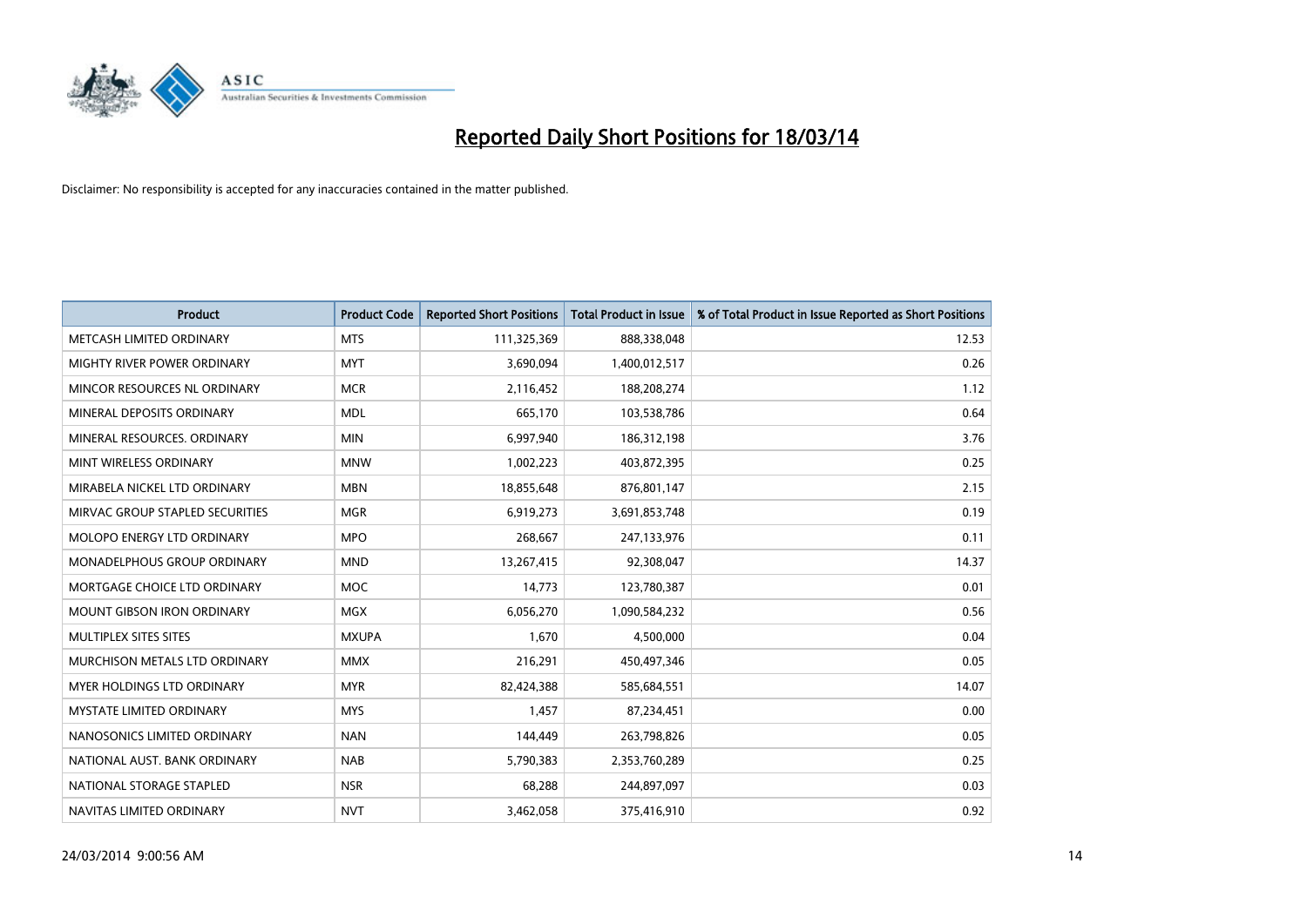

| <b>Product</b>                | <b>Product Code</b> | <b>Reported Short Positions</b> | <b>Total Product in Issue</b> | % of Total Product in Issue Reported as Short Positions |
|-------------------------------|---------------------|---------------------------------|-------------------------------|---------------------------------------------------------|
| NEARMAP LTD ORDINARY          | <b>NEA</b>          | 3,684                           | 336,346,101                   | 0.00                                                    |
| NEON ENERGY LIMITED ORDINARY  | <b>NEN</b>          | 2,402,769                       | 553,037,848                   | 0.43                                                    |
| NEW HOPE CORPORATION ORDINARY | NHC                 | 444,436                         | 830,933,112                   | 0.05                                                    |
| NEWCREST MINING ORDINARY      | <b>NCM</b>          | 12,148,717                      | 766,510,971                   | 1.58                                                    |
| NEWS CORP A NON-VOTING CDI    | <b>NWSLV</b>        | 513,251                         | 3,390,091                     | 15.14                                                   |
| NEWS CORP B VOTING CDI        | <b>NWS</b>          | 2,775,957                       | 19,315,405                    | 14.37                                                   |
| NEWSAT LIMITED ORDINARY       | <b>NWT</b>          | 4,605,643                       | 612,199,841                   | 0.75                                                    |
| NEXTDC LIMITED ORDINARY       | <b>NXT</b>          | 9,602,932                       | 192,904,486                   | 4.98                                                    |
| NEXUS ENERGY LIMITED ORDINARY | <b>NXS</b>          | 1,462,101                       | 1,330,219,459                 | 0.11                                                    |
| NIB HOLDINGS LIMITED ORDINARY | <b>NHF</b>          | 3,276,751                       | 439,004,182                   | 0.75                                                    |
| NICK SCALI LIMITED ORDINARY   | <b>NCK</b>          | 2,001                           | 81,000,000                    | 0.00                                                    |
| NIDO PETROLEUM ORDINARY       | <b>NDO</b>          | 47,402                          | 2,048,317,635                 | 0.00                                                    |
| NINE ENTERTAINMENT ORDINARY   | <b>NEC</b>          | 13,254,515                      | 940,295,023                   | 1.41                                                    |
| NOBLE MINERAL RES ORDINARY    | <b>NMG</b>          | 2,365,726                       | 666,397,952                   | 0.36                                                    |
| NORTHERN IRON LTD ORDINARY    | <b>NFE</b>          | 19,204                          | 484,405,314                   | 0.00                                                    |
| NORTHERN STAR ORDINARY        | <b>NST</b>          | 489,375                         | 578,591,915                   | 0.08                                                    |
| NOVOGEN LIMITED ORDINARY      | <b>NRT</b>          | 164,193                         | 163,810,997                   | 0.10                                                    |
| NRW HOLDINGS LIMITED ORDINARY | <b>NWH</b>          | 21,076,450                      | 278,888,011                   | 7.56                                                    |
| NUCOAL RESOURCES LTD ORDINARY | <b>NCR</b>          | 1                               | 768,612,354                   | 0.00                                                    |
| NUFARM LIMITED ORDINARY       | <b>NUF</b>          | 16,589,964                      | 263,725,895                   | 6.29                                                    |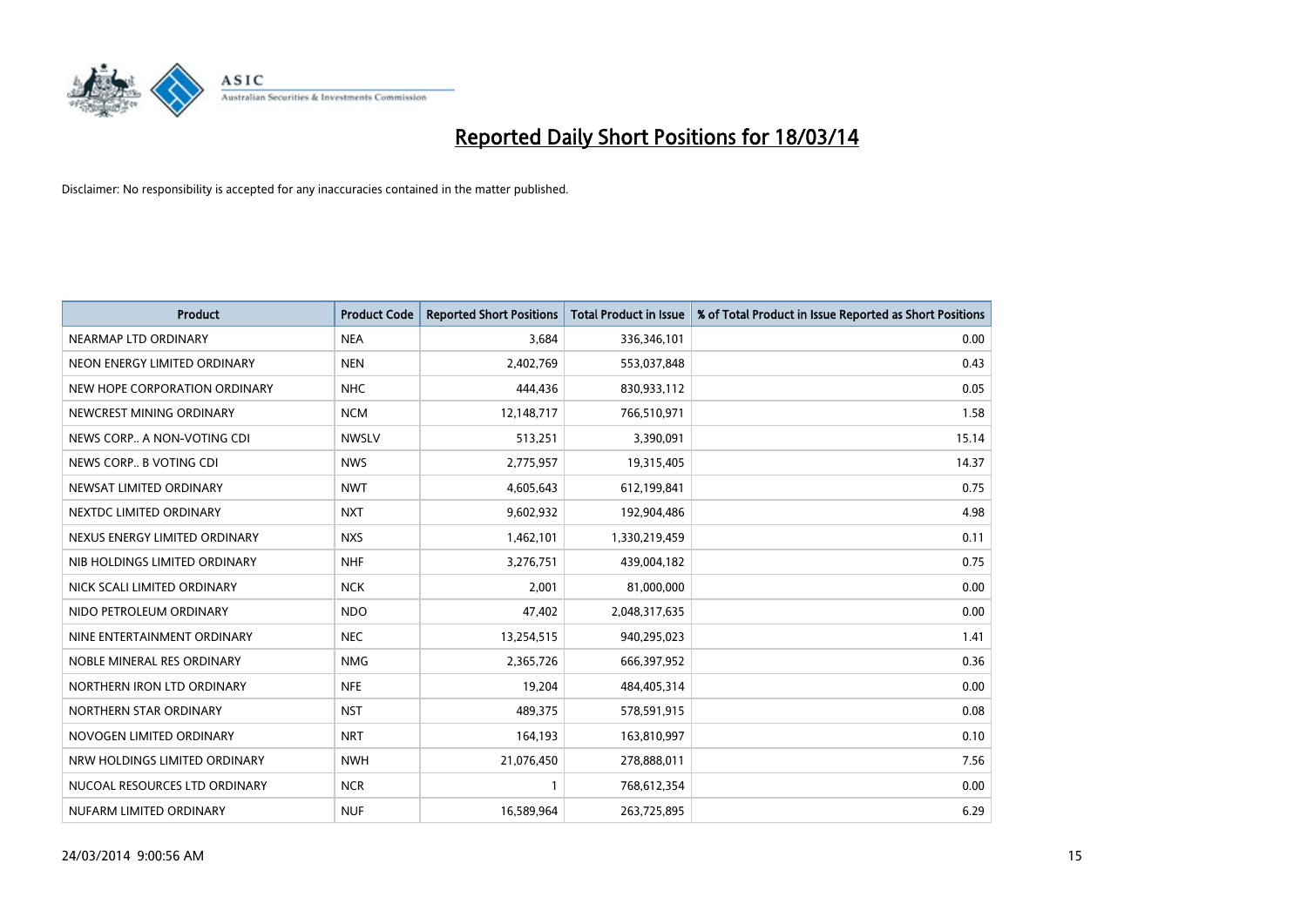

| <b>Product</b>                        | <b>Product Code</b> | <b>Reported Short Positions</b> | <b>Total Product in Issue</b> | % of Total Product in Issue Reported as Short Positions |
|---------------------------------------|---------------------|---------------------------------|-------------------------------|---------------------------------------------------------|
| <b>OAKTON LIMITED ORDINARY</b>        | <b>OKN</b>          | 225,985                         | 89,990,235                    | 0.25                                                    |
| OCEANAGOLD CORP. CHESS DEPOSITARY INT | <b>OGC</b>          | 698,920                         | 300,350,129                   | 0.23                                                    |
| OIL SEARCH LTD ORDINARY               | <b>OSH</b>          | 9,827,272                       | 1,492,751,394                 | 0.66                                                    |
| OM HOLDINGS LIMITED ORDINARY          | OMH                 | 4,522,816                       | 733,423,337                   | 0.62                                                    |
| ORICA LIMITED ORDINARY                | ORI                 | 9,148,055                       | 370,924,362                   | 2.47                                                    |
| ORIGIN ENERGY ORDINARY                | <b>ORG</b>          | 8,342,072                       | 1,101,228,973                 | 0.76                                                    |
| OROCOBRE LIMITED ORDINARY             | <b>ORE</b>          | 1,933,297                       | 132,041,911                   | 1.46                                                    |
| ORORA LIMITED ORDINARY                | <b>ORA</b>          | 799,565                         | 1,206,684,923                 | 0.07                                                    |
| OROTONGROUP LIMITED ORDINARY          | <b>ORL</b>          | 225,217                         | 40,880,902                    | 0.55                                                    |
| OZ MINERALS ORDINARY                  | OZL                 | 11,289,917                      | 303,470,022                   | 3.72                                                    |
| <b>OZFOREX GROUP LTD ORDINARY</b>     | <b>OFX</b>          | 2,280,584                       | 240,000,000                   | 0.95                                                    |
| PACIFIC BRANDS ORDINARY               | <b>PBG</b>          | 12,975,364                      | 912,915,695                   | 1.42                                                    |
| PACT GROUP HLDGS LTD ORDINARY         | <b>PGH</b>          | 1,450,000                       | 294,097,961                   | 0.49                                                    |
| PALADIN ENERGY LTD ORDINARY           | <b>PDN</b>          | 95,493,764                      | 964,367,284                   | 9.90                                                    |
| PANAUST LIMITED ORDINARY              | <b>PNA</b>          | 9,640,445                       | 634,392,712                   | 1.52                                                    |
| PANORAMIC RESOURCES ORDINARY          | PAN                 | 1,180,346                       | 322,275,824                   | 0.37                                                    |
| PANTERRA GOLD LTD ORDINARY            | PGI                 |                                 | 772,781,012                   | 0.00                                                    |
| PAPERLINX LIMITED ORDINARY            | <b>PPX</b>          | 45,095                          | 665,181,261                   | 0.01                                                    |
| PAPILLON RES LTD ORDINARY             | <b>PIR</b>          | 11,051,367                      | 340,894,210                   | 3.24                                                    |
| PATTIES FOODS LTD ORDINARY            | PFL                 | 10,001                          | 139,144,338                   | 0.01                                                    |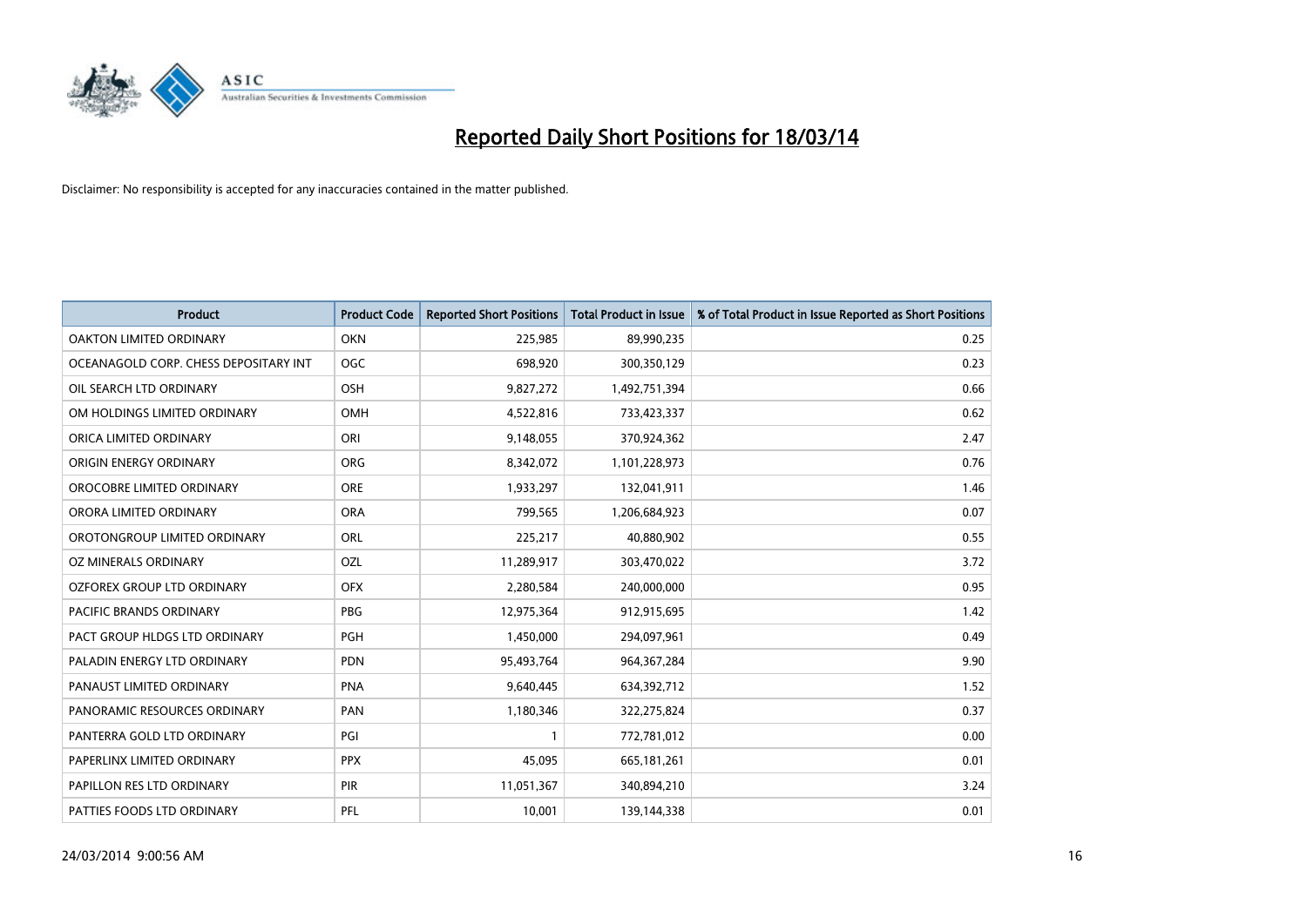

| <b>Product</b>                      | <b>Product Code</b> | <b>Reported Short Positions</b> | <b>Total Product in Issue</b> | % of Total Product in Issue Reported as Short Positions |
|-------------------------------------|---------------------|---------------------------------|-------------------------------|---------------------------------------------------------|
| PEET LIMITED ORDINARY               | <b>PPC</b>          | 335,714                         | 433,389,348                   | 0.08                                                    |
| PENINSULA ENERGY LTD ORDINARY       | <b>PEN</b>          | 200,001                         | 3,420,028,891                 | 0.01                                                    |
| PERPETUAL LIMITED ORDINARY          | PPT                 | 1,197,964                       | 46,529,270                    | 2.57                                                    |
| PERSEUS MINING LTD ORDINARY         | PRU                 | 9,223,505                       | 526,656,401                   | 1.75                                                    |
| PHARMAXIS LTD ORDINARY              | <b>PXS</b>          | 408,118                         | 309,514,849                   | 0.13                                                    |
| PHOSPHAGENICS LTD. ORDINARY         | POH                 | 50,000                          | 1,020,465,957                 | 0.00                                                    |
| PLATINUM ASSET ORDINARY             | <b>PTM</b>          | 435,816                         | 579,659,095                   | 0.08                                                    |
| PLATINUM AUSTRALIA ORDINARY         | <b>PLA</b>          | 836,127                         | 504,968,043                   | 0.17                                                    |
| PMP LIMITED ORDINARY                | <b>PMP</b>          | 1,584,873                       | 323,781,124                   | 0.49                                                    |
| POSEIDON NICK LTD ORDINARY          | POS                 | 496,239                         | 460,907,014                   | 0.11                                                    |
| PRANA BIOTECHNOLOGY ORDINARY        | PBT                 | 3,708,280                       | 429,475,350                   | 0.86                                                    |
| PREMIER INVESTMENTS ORDINARY        | <b>PMV</b>          | 235,071                         | 155,314,874                   | 0.15                                                    |
| PRIMA BIOMED LTD ORDINARY           | <b>PRR</b>          | 3,404,887                       | 1,228,709,341                 | 0.28                                                    |
| PRIMARY HEALTH CARE ORDINARY        | <b>PRY</b>          | 21,850,901                      | 504,956,647                   | 4.33                                                    |
| PRIME MEDIA GRP LTD ORDINARY        | PRT                 | 74,366                          | 366,330,303                   | 0.02                                                    |
| PROGRAMMED ORDINARY                 | <b>PRG</b>          | 19,529                          | 118,235,616                   | 0.02                                                    |
| PURA VIDA ENERGY NL ORDINARY        | <b>PVD</b>          | 36,537                          | 126,641,883                   | 0.03                                                    |
| <b>QANTAS AIRWAYS ORDINARY</b>      | QAN                 | 52,335,110                      | 2,196,330,250                 | 2.38                                                    |
| <b>OBE INSURANCE GROUP ORDINARY</b> | <b>OBE</b>          | 22,161,028                      | 1,248,704,599                 | 1.77                                                    |
| ORXPHARMA LTD ORDINARY              | <b>ORX</b>          | 66,492                          | 164,190,969                   | 0.04                                                    |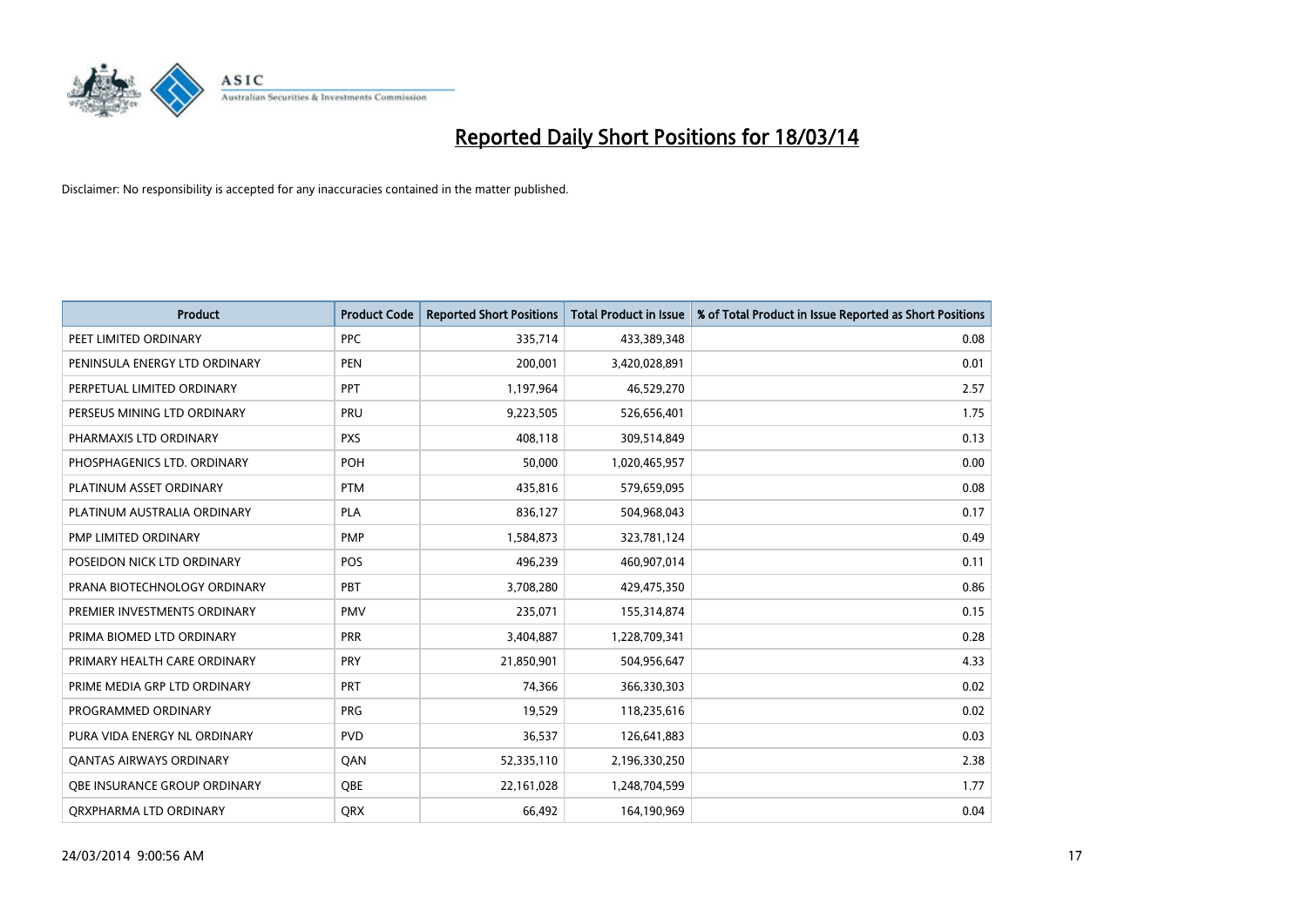

| <b>Product</b>                     | <b>Product Code</b> | <b>Reported Short Positions</b> | <b>Total Product in Issue</b> | % of Total Product in Issue Reported as Short Positions |
|------------------------------------|---------------------|---------------------------------|-------------------------------|---------------------------------------------------------|
| <b>OUBE HOLDINGS LTD ORDINARY</b>  | <b>QUB</b>          | 30,196,932                      | 931,433,499                   | 3.24                                                    |
| RAMELIUS RESOURCES ORDINARY        | <b>RMS</b>          | 161,083                         | 365,380,380                   | 0.04                                                    |
| RAMSAY HEALTH CARE ORDINARY        | <b>RHC</b>          | 1,575,353                       | 202,081,252                   | 0.78                                                    |
| <b>RCR TOMLINSON ORDINARY</b>      | <b>RCR</b>          | 215,851                         | 136,989,238                   | 0.16                                                    |
| <b>REA GROUP ORDINARY</b>          | <b>REA</b>          | 667,540                         | 131,714,699                   | 0.51                                                    |
| RECALL HOLDINGS LTD ORDINARY       | <b>REC</b>          | 1,126,244                       | 312,836,448                   | 0.36                                                    |
| RECKON LIMITED ORDINARY            | <b>RKN</b>          | 973,796                         | 126,913,066                   | 0.77                                                    |
| <b>RED FORK ENERGY ORDINARY</b>    | <b>RFE</b>          | 2,545,018                       | 501,051,719                   | 0.51                                                    |
| REDBANK ENERGY LTD ORDINARY        | AEJ                 | 13                              | 786,287                       | 0.00                                                    |
| REECE AUSTRALIA LTD. ORDINARY      | <b>REH</b>          | 131                             | 99,600,000                    | 0.00                                                    |
| REED RESOURCES LTD ORDINARY        | <b>RDR</b>          | 248,500                         | 523,453,895                   | 0.05                                                    |
| REGIS RESOURCES ORDINARY           | <b>RRL</b>          | 21,151,311                      | 499,744,095                   | 4.23                                                    |
| RESMED INC CDI 10:1                | <b>RMD</b>          | 33,275,892                      | 1,415,926,590                 | 2.35                                                    |
| <b>RESOLUTE MINING ORDINARY</b>    | <b>RSG</b>          | 10,024,015                      | 641,189,223                   | 1.56                                                    |
| RESOURCE EQUIP LTD ORDINARY        | <b>RQL</b>          | 300                             | 251,131,629                   | 0.00                                                    |
| RESOURCE GENERATION ORDINARY       | <b>RES</b>          | 224,301                         | 581,380,338                   | 0.04                                                    |
| RETAIL FOOD GROUP ORDINARY         | <b>RFG</b>          | 3,618,359                       | 144,049,390                   | 2.51                                                    |
| REX MINERALS LIMITED ORDINARY      | <b>RXM</b>          | 1,660,804                       | 216,907,284                   | 0.77                                                    |
| <b>RIDLEY CORPORATION ORDINARY</b> | <b>RIC</b>          | 8,992                           | 307,817,071                   | 0.00                                                    |
| RIO TINTO LIMITED ORDINARY         | <b>RIO</b>          | 5,559,095                       | 435,758,720                   | 1.28                                                    |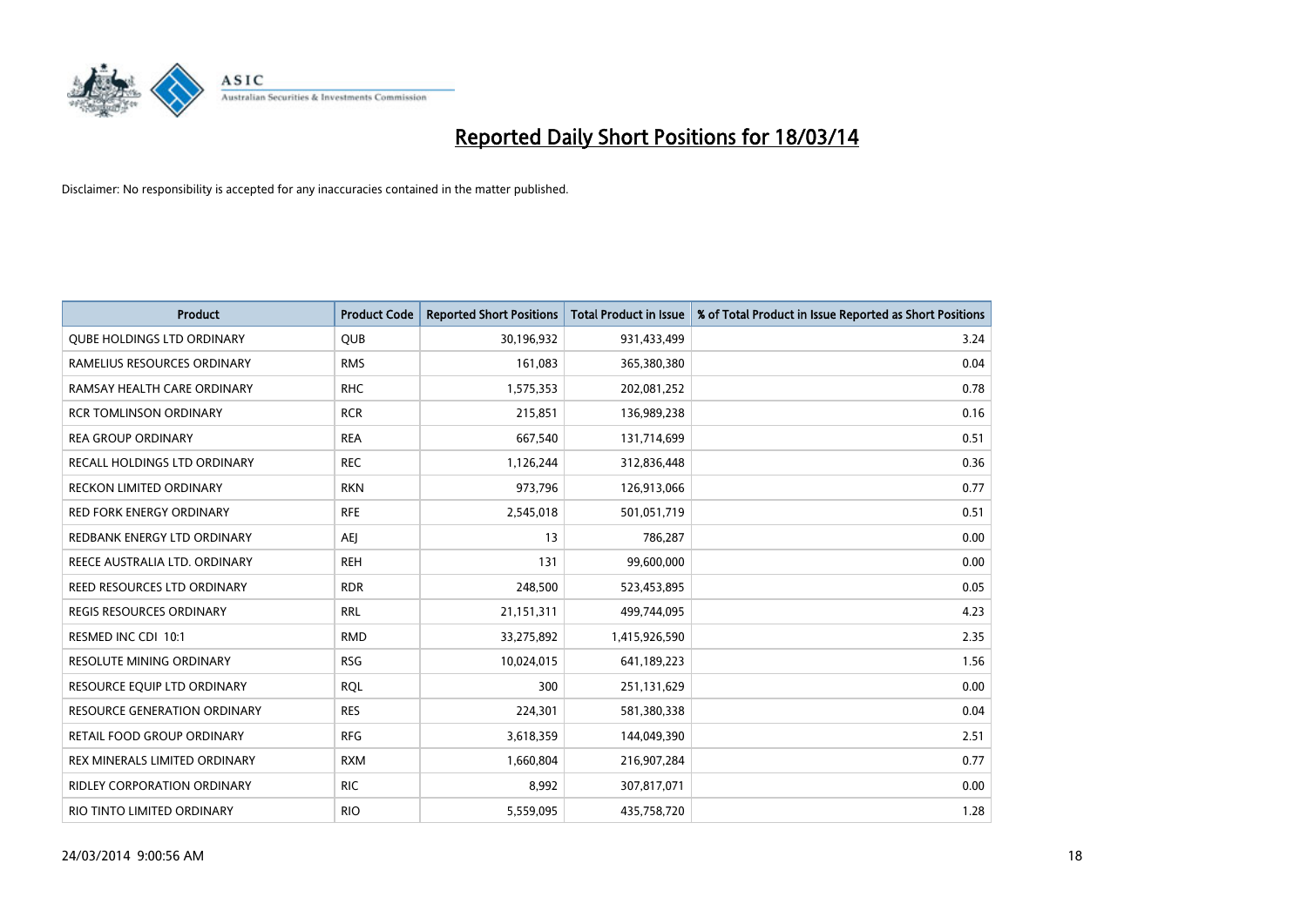

| <b>Product</b>                        | <b>Product Code</b> | <b>Reported Short Positions</b> | <b>Total Product in Issue</b> | % of Total Product in Issue Reported as Short Positions |
|---------------------------------------|---------------------|---------------------------------|-------------------------------|---------------------------------------------------------|
| ROC OIL COMPANY ORDINARY              | <b>ROC</b>          | 673,430                         | 686,568,400                   | 0.10                                                    |
| ROYAL WOLF HOLDINGS ORDINARY          | <b>RWH</b>          | 217,532                         | 100,387,052                   | 0.22                                                    |
| <b>RURALCO HOLDINGS ORDINARY</b>      | <b>RHL</b>          | 1.000                           | 71,860,206                    | 0.00                                                    |
| SAI GLOBAL LIMITED ORDINARY           | SAI                 | 11,548,865                      | 210,774,480                   | 5.48                                                    |
| SALMAT LIMITED ORDINARY               | <b>SLM</b>          | 788                             | 159,812,799                   | 0.00                                                    |
| SAMSON OIL & GAS LTD ORDINARY         | SSN                 | 10,114,000                      | 2,547,627,193                 | 0.40                                                    |
| SANDFIRE RESOURCES ORDINARY           | <b>SFR</b>          | 1,008,403                       | 155,640,968                   | 0.65                                                    |
| <b>SANTOS LTD ORDINARY</b>            | <b>STO</b>          | 7,235,473                       | 970,453,358                   | 0.75                                                    |
| SARACEN MINERAL ORDINARY              | <b>SAR</b>          | 1,934,783                       | 751,075,555                   | 0.26                                                    |
| SCA PROPERTY GROUP STAPLED SECURITIES | <b>SCP</b>          | 43,174,611                      | 648,628,320                   | 6.66                                                    |
| SEDGMAN LIMITED ORDINARY              | <b>SDM</b>          | 317,819                         | 223,224,636                   | 0.14                                                    |
| <b>SEEK LIMITED ORDINARY</b>          | <b>SEK</b>          | 2,980,053                       | 340,357,027                   | 0.88                                                    |
| SELECT HARVESTS ORDINARY              | SHV                 | 47,566                          | 57,815,720                    | 0.08                                                    |
| SENEX ENERGY LIMITED ORDINARY         | SXY                 | 7,301,239                       | 1,145,058,917                 | 0.64                                                    |
| SERVCORP LIMITED ORDINARY             | SRV                 | 21,556                          | 98,432,275                    | 0.02                                                    |
| SERVICE STREAM ORDINARY               | SSM                 | 30                              | 284,443,570                   | 0.00                                                    |
| SEVEN GROUP HOLDINGS ORDINARY         | <b>SVW</b>          | 1,227,856                       | 308,160,281                   | 0.40                                                    |
| SEVEN WEST MEDIA LTD ORDINARY         | <b>SWM</b>          | 9,019,498                       | 999,160,872                   | 0.90                                                    |
| SG FLEET GROUP LTD ORDINARY           | SGF                 | 662,148                         | 242,691,826                   | 0.27                                                    |
| SIGMA PHARMACEUTICAL ORDINARY         | <b>SIP</b>          | 8,554,683                       | 1,119,954,243                 | 0.76                                                    |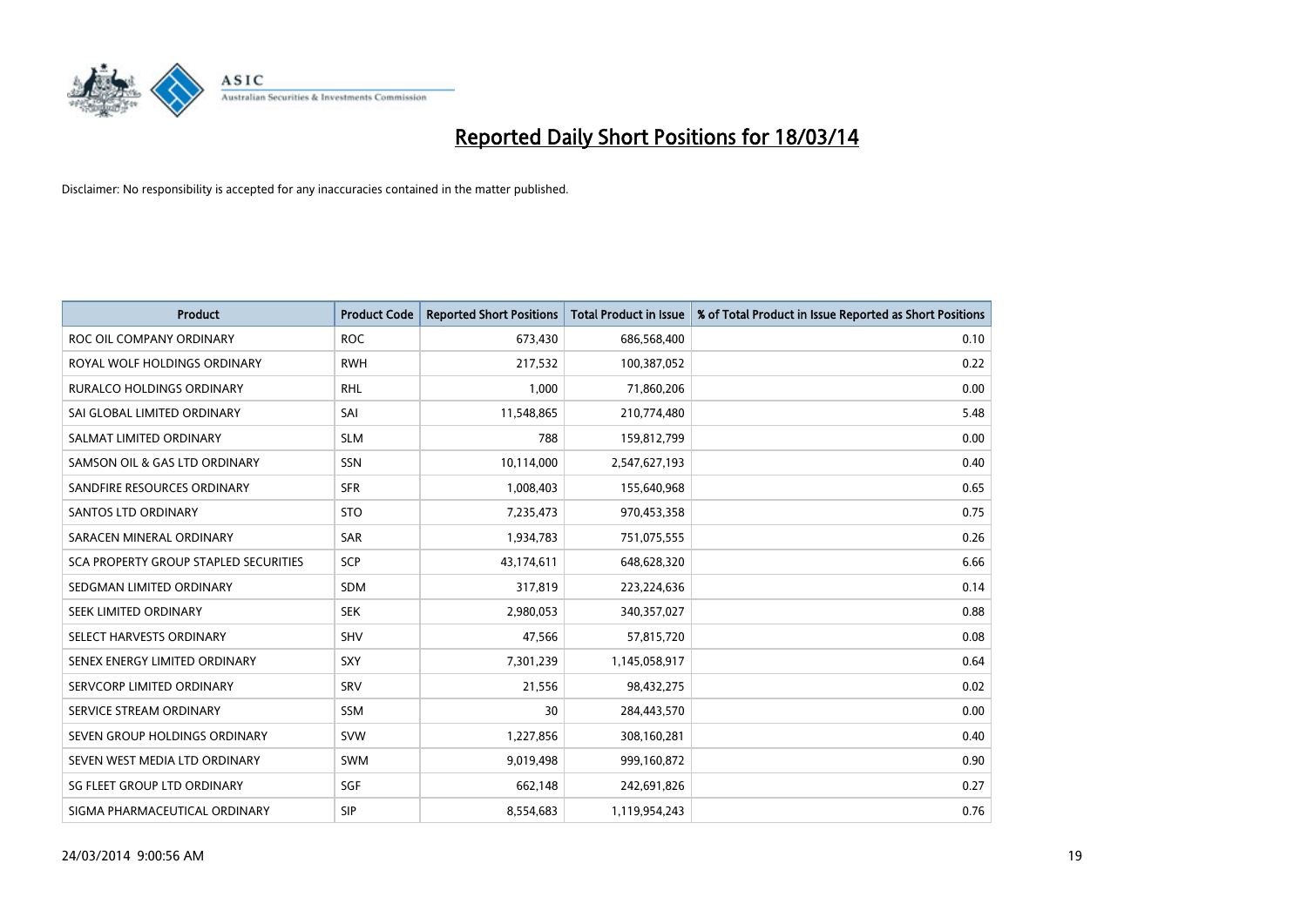

| <b>Product</b>                           | <b>Product Code</b> | <b>Reported Short Positions</b> | <b>Total Product in Issue</b> | % of Total Product in Issue Reported as Short Positions |
|------------------------------------------|---------------------|---------------------------------|-------------------------------|---------------------------------------------------------|
| SILEX SYSTEMS ORDINARY                   | <b>SLX</b>          | 3,091,001                       | 170,367,734                   | 1.81                                                    |
| SILVER CHEF LIMITED ORDINARY             | SIV                 | 208,628                         | 29,333,629                    | 0.71                                                    |
| SILVER LAKE RESOURCE ORDINARY            | <b>SLR</b>          | 18,205,840                      | 503,233,971                   | 3.62                                                    |
| SIMS METAL MGMT LTD ORDINARY             | <b>SGM</b>          | 13,711,333                      | 204,459,583                   | 6.71                                                    |
| SINGAPORE TELECOMM. CHESS DEPOSITARY INT | <b>SGT</b>          | 6,283,086                       | 141,656,570                   | 4.44                                                    |
| SINO GAS ENERGY ORDINARY                 | <b>SEH</b>          | 352,182                         | 1,530,457,040                 | 0.02                                                    |
| SIRIUS RESOURCES NL ORDINARY             | <b>SIR</b>          | 10,753,384                      | 261,980,167                   | 4.10                                                    |
| SIRTEX MEDICAL ORDINARY                  | <b>SRX</b>          | 150,394                         | 56,108,439                    | 0.27                                                    |
| SKILLED GROUP LTD ORDINARY               | <b>SKE</b>          | 2,705,309                       | 235,254,496                   | 1.15                                                    |
| <b>SKY NETWORK ORDINARY</b>              | <b>SKT</b>          | 188,866                         | 389,139,785                   | 0.05                                                    |
| SKYCITY ENT GRP LTD ORDINARY             | <b>SKC</b>          | 360,878                         | 580,016,676                   | 0.06                                                    |
| <b>SLATER &amp; GORDON ORDINARY</b>      | <b>SGH</b>          | 3,427,591                       | 203,821,542                   | 1.68                                                    |
| SMS MANAGEMENT. ORDINARY                 | <b>SMX</b>          | 3,607,961                       | 70,099,763                    | 5.15                                                    |
| SONIC HEALTHCARE ORDINARY                | <b>SHL</b>          | 4,865,007                       | 400,786,556                   | 1.21                                                    |
| SOUL PATTINSON (W.H) ORDINARY            | SOL                 | 32,612                          | 239,395,320                   | 0.01                                                    |
| SOUTH BOULDER MINES ORDINARY             | <b>STB</b>          |                                 | 128,477,826                   | 0.00                                                    |
| SP AUSNET STAPLED SECURITIES             | <b>SPN</b>          | 81,720,628                      | 3,386,607,080                 | 2.41                                                    |
| SPARK INFRASTRUCTURE STAPLED US PROHIBT. | SKI                 | 53,137,908                      | 1,326,734,264                 | 4.01                                                    |
| SPDR 200 FUND ETF UNITS                  | <b>STW</b>          | 109,765                         | 45,826,368                    | 0.24                                                    |
| SPDR 200 RESOURCES ETF UNITS             | <b>OZR</b>          | 31,938                          | 1,601,962                     | 1.99                                                    |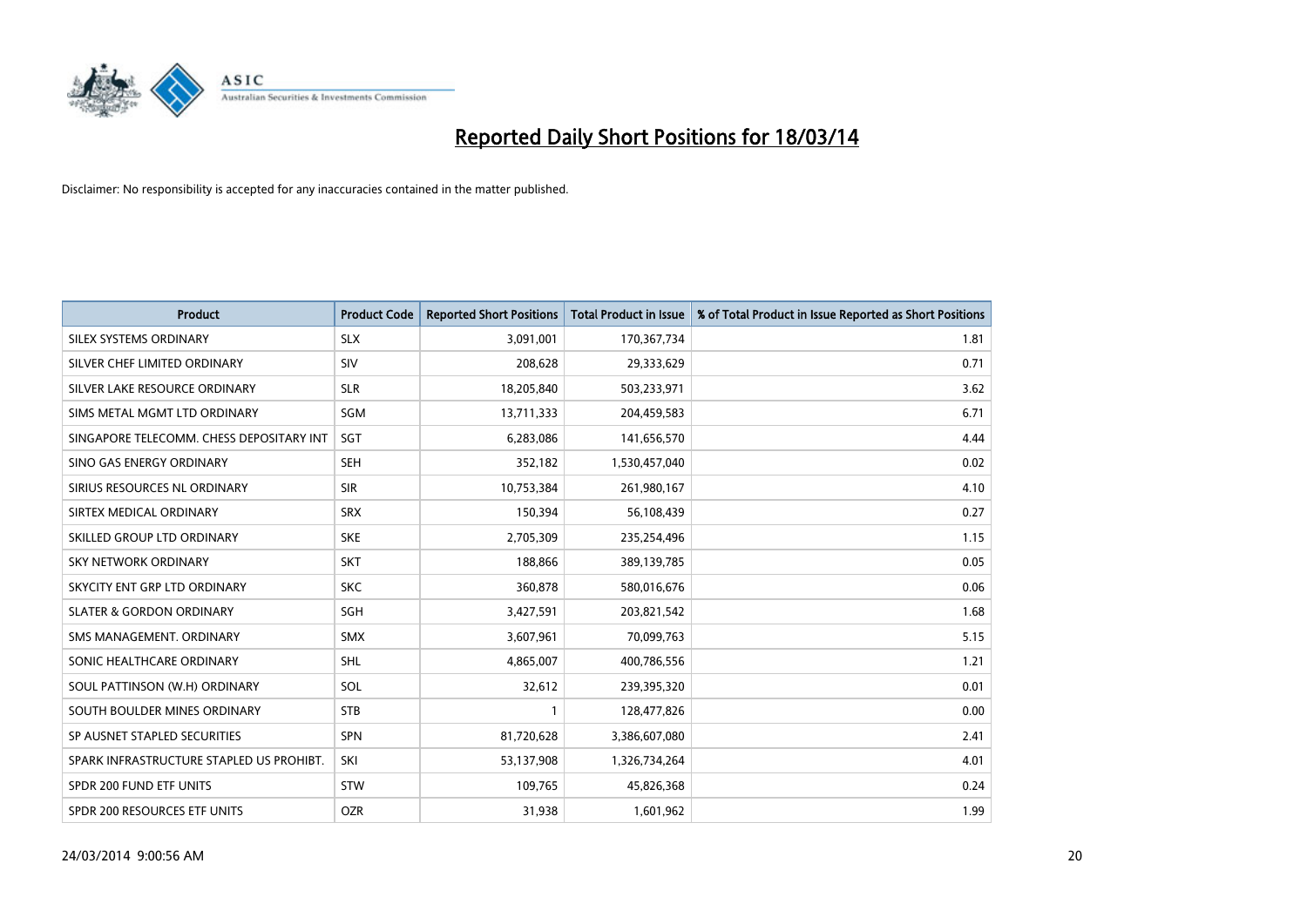

| <b>Product</b>                       | <b>Product Code</b> | <b>Reported Short Positions</b> | <b>Total Product in Issue</b> | % of Total Product in Issue Reported as Short Positions |
|--------------------------------------|---------------------|---------------------------------|-------------------------------|---------------------------------------------------------|
| SPDR SMALL ORDS ETF UNITS            | SSO                 | 151,528                         | 801,304                       | 18.91                                                   |
| SPECIALTY FASHION ORDINARY           | <b>SFH</b>          | 118,799                         | 192,236,121                   | 0.06                                                    |
| ST BARBARA LIMITED ORDINARY          | <b>SBM</b>          | 21,282,912                      | 488,074,077                   | 4.36                                                    |
| STARPHARMA HOLDINGS ORDINARY         | <b>SPL</b>          | 14,517,196                      | 284,664,680                   | 5.10                                                    |
| STEADFAST GROUP LTD ORDINARY         | <b>SDF</b>          | 369,459                         | 500,971,408                   | 0.07                                                    |
| STHN CROSS MEDIA ORDINARY            | <b>SXL</b>          | 9,825,689                       | 705,099,800                   | 1.39                                                    |
| STOCKLAND UNITS/ORD STAPLED          | <b>SGP</b>          | 13,056,971                      | 2,326,978,560                 | 0.56                                                    |
| STRAITS RES LTD. ORDINARY            | SRQ                 | 28,747                          | 1,217,730,293                 | 0.00                                                    |
| STRATA-X ENERGY LTD CDI 1:1          | <b>SXA</b>          | 9,651,064                       | 88,970,180                    | 10.85                                                   |
| STRIKE ENERGY LTD ORDINARY           | <b>STX</b>          | 1,455,000                       | 706,519,664                   | 0.21                                                    |
| STW COMMUNICATIONS ORDINARY          | SGN                 | 993.624                         | 403,828,512                   | 0.25                                                    |
| SUNCORP GROUP LTD ORDINARY           | <b>SUN</b>          | 6,693,648                       | 1,286,600,980                 | 0.52                                                    |
| SUNDANCE ENERGY ORDINARY             | <b>SEA</b>          | 6,675,692                       | 526,911,724                   | 1.27                                                    |
| SUNDANCE RESOURCES ORDINARY          | <b>SDL</b>          | 74,083,379                      | 3,079,369,367                 | 2.41                                                    |
| SUNLAND GROUP LTD ORDINARY           | <b>SDG</b>          | 17,013                          | 181,710,087                   | 0.01                                                    |
| SUPER RET REP LTD ORDINARY           | <b>SUL</b>          | 4,287,738                       | 196,731,620                   | 2.18                                                    |
| SYD AIRPORT STAPLED US PROHIBIT.     | <b>SYD</b>          | 15,784,010                      | 2,216,216,041                 | 0.71                                                    |
| SYRAH RESOURCES ORDINARY             | <b>SYR</b>          | 4,166,897                       | 162,385,614                   | 2.57                                                    |
| <b>TABCORP HOLDINGS LTD ORDINARY</b> | <b>TAH</b>          | 20,819,088                      | 754,274,706                   | 2.76                                                    |
| TAP OIL LIMITED ORDINARY             | <b>TAP</b>          | 800.967                         | 242.237.221                   | 0.33                                                    |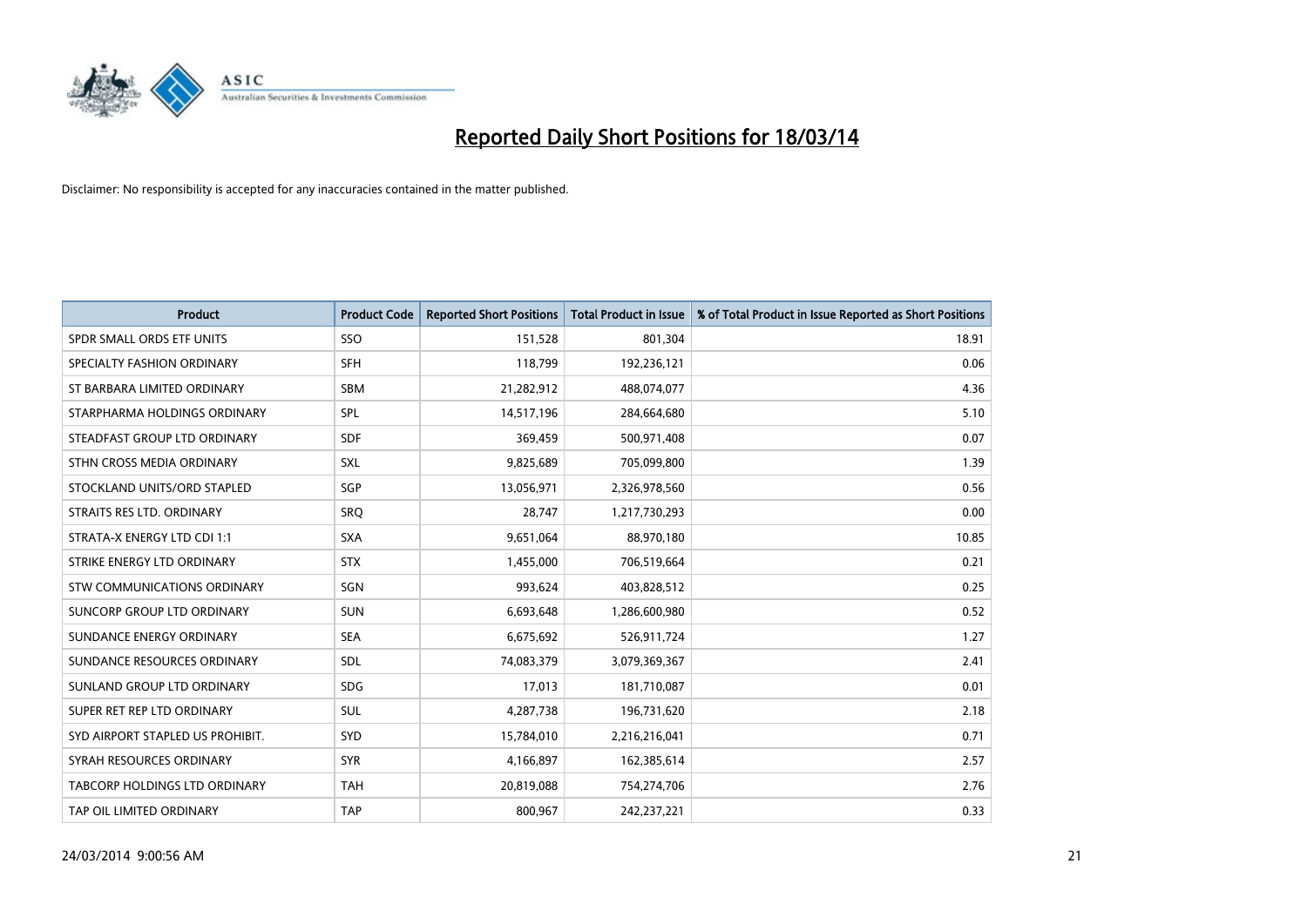

| <b>Product</b>                       | <b>Product Code</b> | <b>Reported Short Positions</b> | <b>Total Product in Issue</b> | % of Total Product in Issue Reported as Short Positions |
|--------------------------------------|---------------------|---------------------------------|-------------------------------|---------------------------------------------------------|
| TASSAL GROUP LIMITED ORDINARY        | <b>TGR</b>          | 50,037                          | 146,507,029                   | 0.03                                                    |
| TATTS GROUP LTD ORDINARY             | <b>TTS</b>          | 13,196,566                      | 1,417,117,821                 | 0.93                                                    |
| <b>TECHNOLOGY ONE ORDINARY</b>       | <b>TNE</b>          | 61,361                          | 307,751,455                   | 0.02                                                    |
| TELECOM CORPORATION ORDINARY         | <b>TEL</b>          | 11,697,931                      | 1,824,369,462                 | 0.64                                                    |
| <b>TELSTRA CORPORATION, ORDINARY</b> | <b>TLS</b>          | 10,039,131                      | 12,443,074,357                | 0.08                                                    |
| TEN NETWORK HOLDINGS ORDINARY        | <b>TEN</b>          | 140,274,752                     | 2,630,984,596                 | 5.33                                                    |
| TERANGA GOLD CORP CDI 1:1            | <b>TGZ</b>          | 438,691                         | 107,748,431                   | 0.41                                                    |
| THE REJECT SHOP ORDINARY             | <b>TRS</b>          | 1,507,670                       | 28,826,248                    | 5.23                                                    |
| THORN GROUP LIMITED ORDINARY         | <b>TGA</b>          | 120                             | 149,494,813                   | 0.00                                                    |
| <b>TIGER RESOURCES ORDINARY</b>      | <b>TGS</b>          | 144,235                         | 803,311,695                   | 0.02                                                    |
| TOLL HOLDINGS LTD ORDINARY           | <b>TOL</b>          | 31,237,036                      | 717,133,875                   | 4.36                                                    |
| TORO ENERGY LIMITED ORDINARY         | <b>TOE</b>          |                                 | 1,557,017,582                 | 0.00                                                    |
| TOX FREE SOLUTIONS ORDINARY          | <b>TOX</b>          | 2,079,753                       | 133,252,359                   | 1.56                                                    |
| TPG TELECOM LIMITED ORDINARY         | <b>TPM</b>          | 2,694,009                       | 793,808,141                   | 0.34                                                    |
| TRADE ME GROUP ORDINARY              | <b>TME</b>          | 1,018,160                       | 396,548,005                   | 0.26                                                    |
| <b>TRANSFIELD SERVICES ORDINARY</b>  | <b>TSE</b>          | 40,814,659                      | 512,457,716                   | 7.96                                                    |
| TRANSPACIFIC INDUST, ORDINARY        | <b>TPI</b>          | 15,253,194                      | 1,578,786,704                 | 0.97                                                    |
| TRANSURBAN GROUP TRIPLE STAPLED SEC. | <b>TCL</b>          | 8,759,033                       | 1,491,855,200                 | 0.59                                                    |
| <b>TREASURY GROUP ORDINARY</b>       | <b>TRG</b>          | 11,424                          | 23,070,755                    | 0.05                                                    |
| TREASURY WINE ESTATE ORDINARY        | <b>TWE</b>          | 53,809,795                      | 647, 227, 144                 | 8.31                                                    |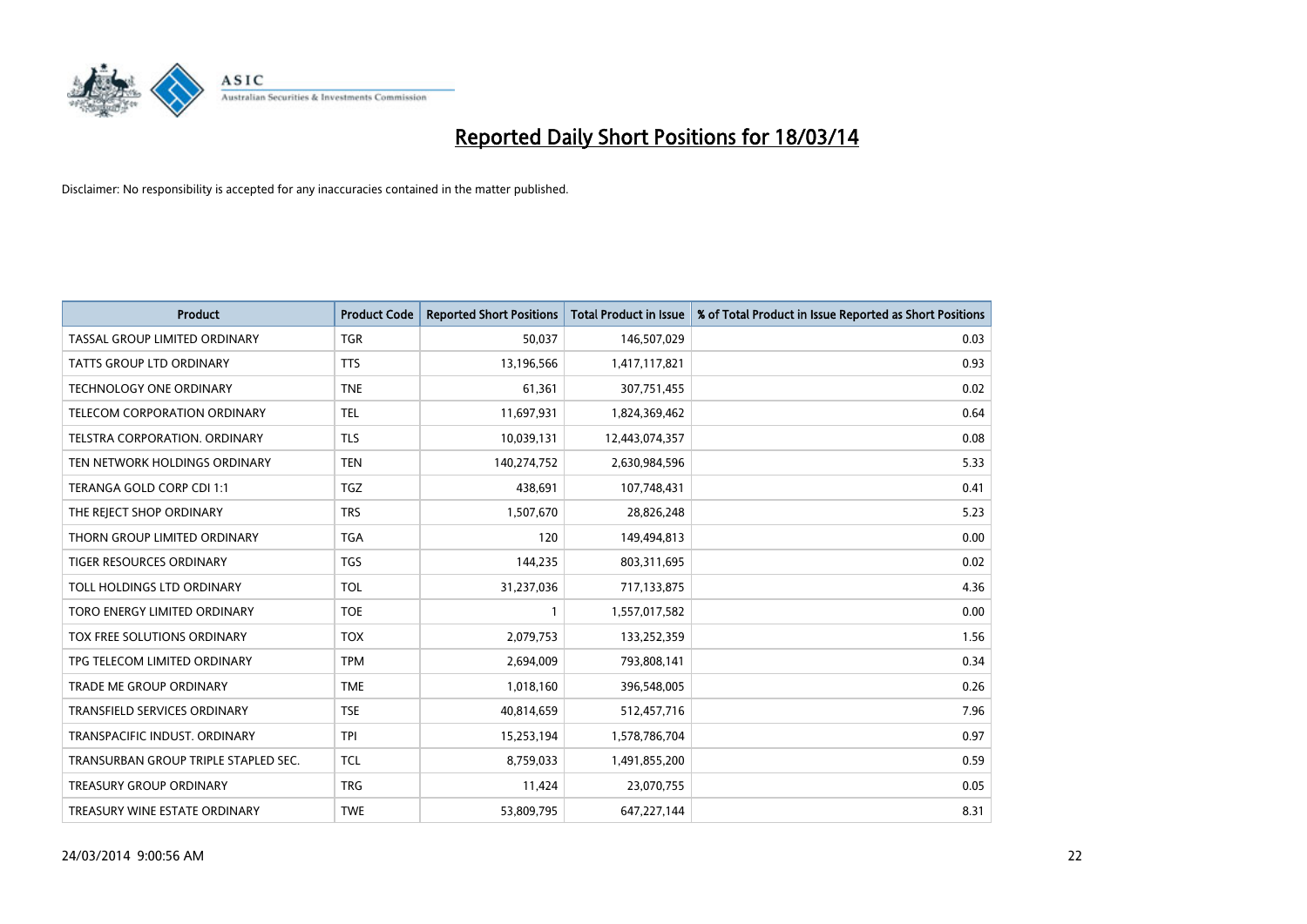

| <b>Product</b>                           | <b>Product Code</b> | <b>Reported Short Positions</b> | <b>Total Product in Issue</b> | % of Total Product in Issue Reported as Short Positions |
|------------------------------------------|---------------------|---------------------------------|-------------------------------|---------------------------------------------------------|
| TROY RESOURCES LTD ORDINARY              | <b>TRY</b>          | 2,333,332                       | 190,775,997                   | 1.22                                                    |
| TWENTY-FIRST FOX INC A NON-VOTING CDI    | <b>FOXLV</b>        | 299,338                         | 23,159,645                    | 1.29                                                    |
| TWENTY-FIRST FOX INC B VOTING CDI        | <b>FOX</b>          | 1,918,604                       | 166,198,478                   | 1.15                                                    |
| UGL LIMITED ORDINARY                     | UGL                 | 24,628,997                      | 166,511,240                   | 14.79                                                   |
| UXC LIMITED ORDINARY                     | <b>UXC</b>          | 2,388,062                       | 320,706,487                   | 0.74                                                    |
| <b>VEDA GROUP LTD ORDINARY</b>           | <b>VED</b>          | 4,858,288                       | 842,055,406                   | 0.58                                                    |
| <b>VILLAGE ROADSHOW LTD ORDINARY</b>     | <b>VRL</b>          | 818,241                         | 159,498,988                   | 0.51                                                    |
| <b>VIRGIN AUS HLDG LTD ORDINARY</b>      | <b>VAH</b>          | 82,533,366                      | 3,514,825,734                 | 2.35                                                    |
| <b>VIRTUS HEALTH LTD ORDINARY</b>        | <b>VRT</b>          | 3,470,599                       | 79,586,601                    | 4.36                                                    |
| VISION EYE INSTITUTE ORDINARY            | <b>VEI</b>          | 186,782                         | 160,759,740                   | 0.12                                                    |
| <b>VOCATION LTD ORDINARY</b>             | <b>VET</b>          | 10,232,522                      | 200,000,000                   | 5.12                                                    |
| <b>WATPAC LIMITED ORDINARY</b>           | <b>WTP</b>          | 4,339                           | 184,332,526                   | 0.00                                                    |
| WEBIET LIMITED ORDINARY                  | <b>WEB</b>          | 2,520,091                       | 79,397,959                    | 3.17                                                    |
| <b>WESFARMERS LIMITED ORDINARY</b>       | <b>WES</b>          | 5,563,675                       | 1,143,274,951                 | 0.49                                                    |
| <b>WESTERN AREAS LTD ORDINARY</b>        | <b>WSA</b>          | 22,606,290                      | 226,392,226                   | 9.99                                                    |
| WESTERN DESERT RES. ORDINARY             | <b>WDR</b>          | 6,520,133                       | 500,040,257                   | 1.30                                                    |
| WESTERN DESERT RES. RIGHTS 31-MAR-14 DEF | <b>WDRR</b>         | 538,732                         | 120,009,662                   | 0.45                                                    |
| WESTFIELD GROUP ORD/UNIT STAPLED SEC     | <b>WDC</b>          | 4,816,423                       | 2,113,501,814                 | 0.23                                                    |
| WESTFIELD RETAIL TST UNIT STAPLED        | <b>WRT</b>          | 22,723,625                      | 2,979,214,029                 | 0.76                                                    |
| WESTPAC BANKING CORP ORDINARY            | <b>WBC</b>          | 20,006,243                      | 3,109,048,309                 | 0.64                                                    |